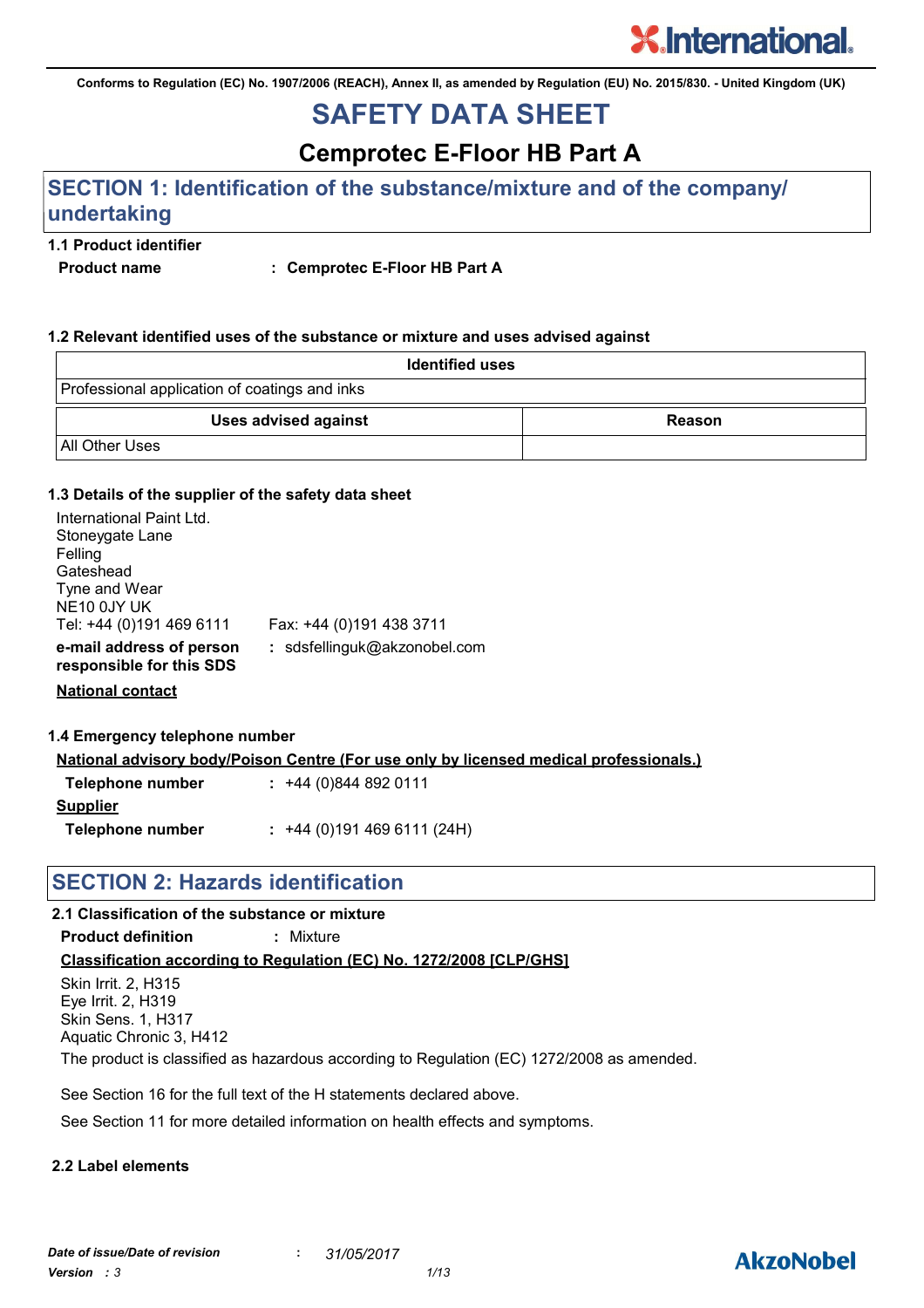## **SECTION 2: Hazards identification**

| <b>Hazard pictograms</b>                                                                                                                                 |                                                                                                                                                                                                               |
|----------------------------------------------------------------------------------------------------------------------------------------------------------|---------------------------------------------------------------------------------------------------------------------------------------------------------------------------------------------------------------|
| <b>Signal word</b>                                                                                                                                       | Warning                                                                                                                                                                                                       |
| <b>Hazard statements</b>                                                                                                                                 | Causes serious eye irritation.<br>Causes skin irritation.<br>May cause an allergic skin reaction.<br>Harmful to aquatic life with long lasting effects.                                                       |
| <b>Precautionary statements</b>                                                                                                                          |                                                                                                                                                                                                               |
| <b>Prevention</b>                                                                                                                                        | : Wear protective gloves. Wear eye or face protection. Avoid release to the<br>environment.                                                                                                                   |
| <b>Response</b>                                                                                                                                          | : IF ON SKIN: Take off contaminated clothing and wash it before reuse. IF IN EYES:<br>Rinse cautiously with water for several minutes. Remove contact lenses, if present<br>and easy to do. Continue rinsing. |
| <b>Storage</b>                                                                                                                                           | : Not applicable.                                                                                                                                                                                             |
| <b>Disposal</b>                                                                                                                                          | Dispose of contents and container in accordance with all local, regional, national<br>and international regulations.                                                                                          |
| <b>Hazardous ingredients</b>                                                                                                                             | reaction product: bisphenol-A-(epichlorhydrin); epoxy resin<br>Formaldehyde, oligomeric reaction products with 1-chloro-2,3-epoxypropane and<br>phenol<br>1,2-benzisothiazol-3(2H)-one                        |
| <b>Supplemental label</b><br>elements                                                                                                                    | : Contains epoxy constituents. May produce an allergic reaction.                                                                                                                                              |
| <b>Annex XVII - Restrictions</b><br>on the manufacture,<br>placing on the market and<br>use of certain dangerous<br>substances, mixtures and<br>articles | : Not applicable.                                                                                                                                                                                             |

**X.International.** 

| 2.3 Other hazards            |               |
|------------------------------|---------------|
| Other hazards which do       | : None known. |
| not result in classification |               |

## **SECTION 3: Composition/information on ingredients**

|  | <b>3.2 Mixtures</b> |  |
|--|---------------------|--|
|  |                     |  |

## **3.2 Mixtures :** Mixture

| <b>Product/ingredient</b><br>name                                                                 | <b>Identifiers</b>                                                                     | $%$ by<br>weight | <b>Classification</b><br><b>Regulation (EC) No.</b><br>1272/2008 [CLP]                            | <b>Nota</b><br>(s) | <b>Type</b> |
|---------------------------------------------------------------------------------------------------|----------------------------------------------------------------------------------------|------------------|---------------------------------------------------------------------------------------------------|--------------------|-------------|
| reaction product:<br>bisphenol-A-<br>(epichlorhydrin); epoxy<br>resin                             | REACH#:<br>01-2119456619-26<br>EC: 500-033-5<br>CAS: 25068-38-6<br>Index: 603-074-00-8 | $\leq 5$         | Skin Irrit. 2, H315<br>Eye Irrit. 2, H319<br><b>Skin Sens. 1, H317</b><br>Aquatic Chronic 2, H411 |                    | $[1]$       |
| Formaldehyde,<br>oligomeric reaction<br>products with 1-chloro-<br>2,3-epoxypropane and<br>phenol | REACH#:<br>01-2119454392-40<br>EC: 500-006-8<br>CAS: 9003-36-5                         | ≤3               | Skin Irrit. 2, H315<br>Eye Irrit. 2, H319<br><b>Skin Sens. 1, H317</b><br>Aquatic Chronic 2, H411 |                    | $[1]$       |
| 1,2-benzisothiazol-3<br>$(2H)$ -one                                                               | EC: 220-120-9<br>CAS: 2634-33-5<br>Index: 613-088-00-6                                 | < 0.05           | Acute Tox. 4, H302<br>Skin Irrit. 2, H315<br>Eye Dam. 1, H318                                     |                    | $[1]$       |
| Date of issue/Date of revision                                                                    | 31/05/2017<br>÷.                                                                       |                  |                                                                                                   | <b>AkzoNobel</b>   |             |

*Version : 3 2/13*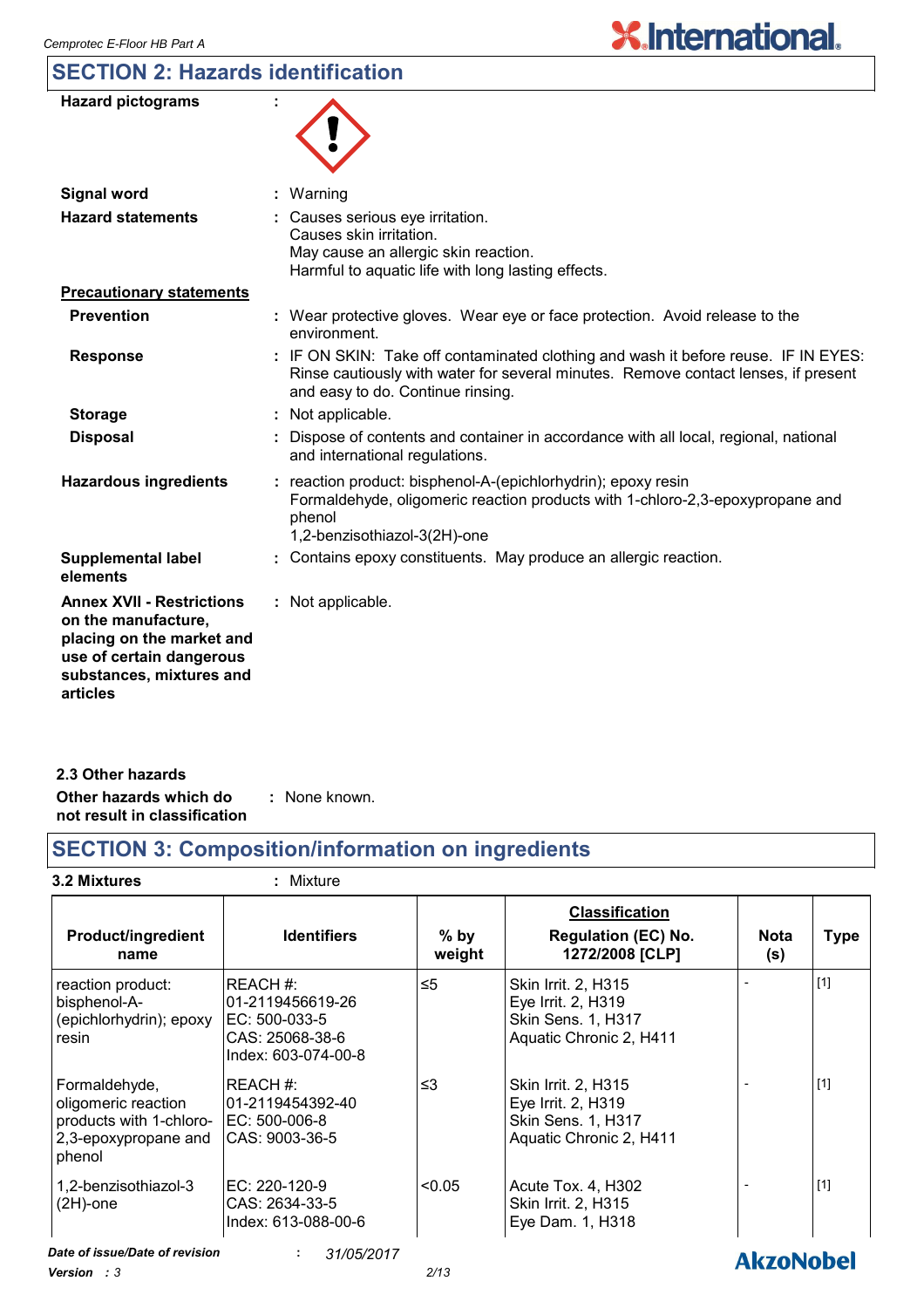## **SECTION 3: Composition/information on ingredients**

| <b>Skin Sens. 1, H317</b><br>Aquatic Acute 1, H400 (M=10)<br>Aquatic Chronic 1, H410 (M=10) |
|---------------------------------------------------------------------------------------------|
| See Section 16 for the<br>  full text of the H<br>statements declared<br>above.             |
|                                                                                             |

**X.International.** 

There are no additional ingredients present which, within the current knowledge of the supplier and in the concentrations applicable, are classified as hazardous to health or the environment, are PBTs or vPvBs or have been assigned a workplace exposure limit and hence require reporting in this section.

**Type** 

- [1] Substance classified with a health or environmental hazard
- [2] Substance with a workplace exposure limit
- [3] Substance meets the criteria for PBT according to Regulation (EC) No. 1907/2006, Annex XIII
- [4] Substance meets the criteria for vPvB according to Regulation (EC) No. 1907/2006, Annex XIII
- [5] Substance of equivalent concern

Occupational exposure limits, if available, are listed in Section 8.

| <b>Nota</b><br>____ |
|---------------------|
|                     |
|                     |

#### **SECTION 4: First aid measures**

#### **4.1 Description of first aid measures**

| . _ _ _ _ _   _  _ _              |                                                                                                                                                                                                                                                                          |
|-----------------------------------|--------------------------------------------------------------------------------------------------------------------------------------------------------------------------------------------------------------------------------------------------------------------------|
| General                           | : In all cases of doubt, or when symptoms persist, seek medical attention. Never give<br>anything by mouth to an unconscious person. If unconscious, place in recovery<br>position and seek medical advice.                                                              |
| Eye contact                       | : Remove contact lenses, irrigate copiously with clean, fresh water, holding the<br>eyelids apart for at least 10 minutes and seek immediate medical advice.                                                                                                             |
| <b>Inhalation</b>                 | : Remove to fresh air. Keep person warm and at rest. If not breathing, if breathing is<br>irregular or if respiratory arrest occurs, provide artificial respiration or oxygen by<br>trained personnel.                                                                   |
| <b>Skin contact</b>               | : Remove contaminated clothing and shoes. Wash skin thoroughly with soap and<br>water or use recognised skin cleanser. Do NOT use solvents or thinners.                                                                                                                  |
| Ingestion                         | : If swallowed, seek medical advice immediately and show the container or label.<br>Keep person warm and at rest. Do NOT induce vomiting.                                                                                                                                |
| <b>Protection of first-aiders</b> | : No action shall be taken involving any personal risk or without suitable training. It<br>may be dangerous to the person providing aid to give mouth-to-mouth resuscitation.<br>Wash contaminated clothing thoroughly with water before removing it, or wear<br>gloves. |

#### **4.2 Most important symptoms and effects, both acute and delayed**

| <b>Potential acute health effects</b> |                                                                                            |
|---------------------------------------|--------------------------------------------------------------------------------------------|
| Eye contact                           | : Causes serious eye irritation.                                                           |
| Inhalation                            | : No known significant effects or critical hazards.                                        |
| <b>Skin contact</b>                   | : Causes skin irritation. May cause an allergic skin reaction.                             |
| Ingestion                             | : Irritating to mouth, throat and stomach.                                                 |
| Over-exposure signs/symptoms          |                                                                                            |
| Eye contact                           | : Adverse symptoms may include the following:<br>pain or irritation<br>watering<br>redness |
| <b>Inhalation</b>                     | : No specific data.                                                                        |
| <b>Skin contact</b>                   | : Adverse symptoms may include the following:<br>irritation<br>redness                     |
| Ingestion                             | : No specific data.                                                                        |

## **AkzoNobel**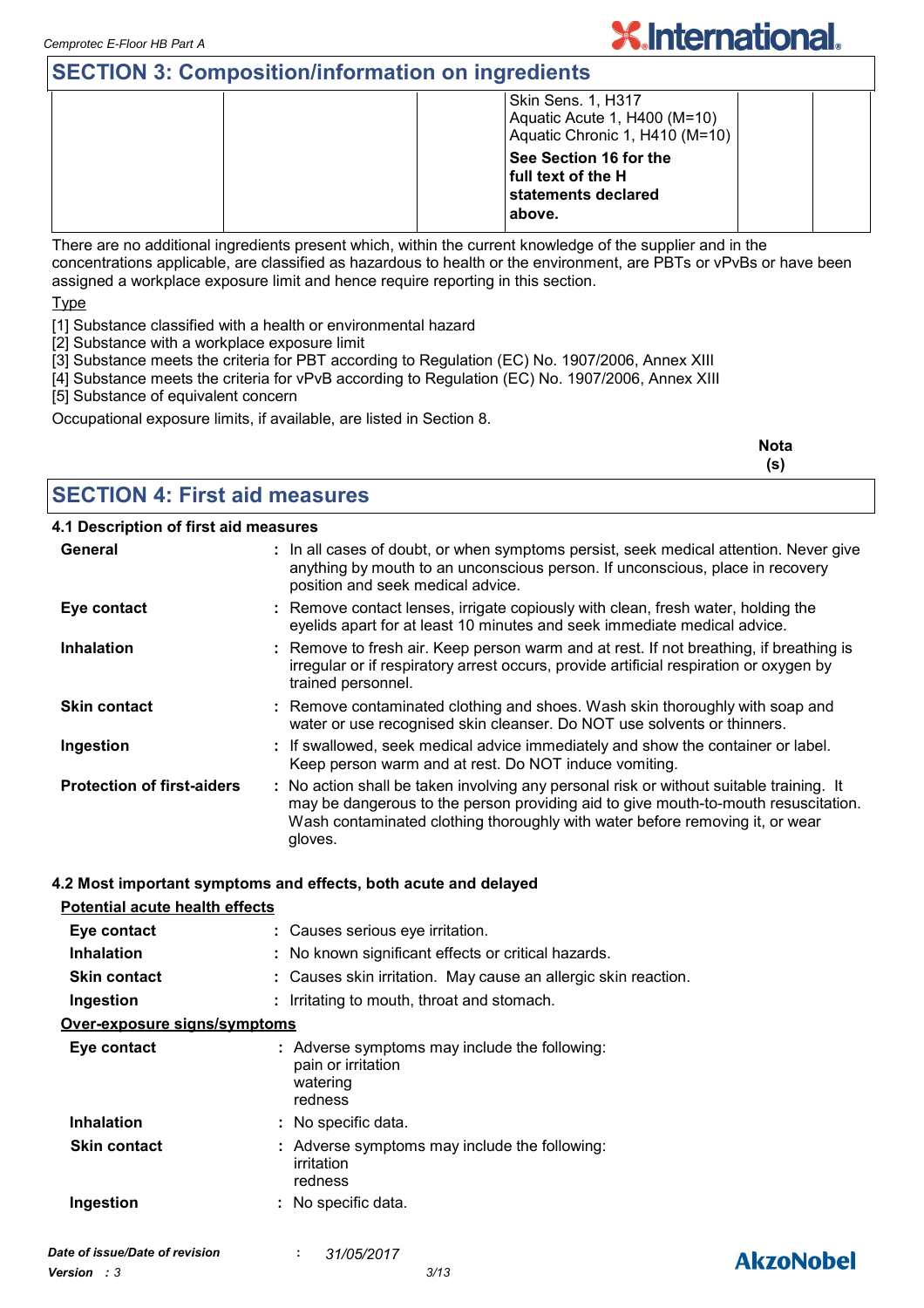| <b>SECTION 4: First aid measures</b>                                           |                                                                                                                                                                                                                                                                                                                                                                       |  |  |  |
|--------------------------------------------------------------------------------|-----------------------------------------------------------------------------------------------------------------------------------------------------------------------------------------------------------------------------------------------------------------------------------------------------------------------------------------------------------------------|--|--|--|
| 4.3 Indication of any immediate medical attention and special treatment needed |                                                                                                                                                                                                                                                                                                                                                                       |  |  |  |
| Notes to physician                                                             | : Treat symptomatically. Contact poison treatment specialist immediately if large<br>quantities have been ingested or inhaled.                                                                                                                                                                                                                                        |  |  |  |
| <b>Specific treatments</b>                                                     | : No specific treatment.                                                                                                                                                                                                                                                                                                                                              |  |  |  |
| <b>SECTION 5: Firefighting measures</b>                                        |                                                                                                                                                                                                                                                                                                                                                                       |  |  |  |
| 5.1 Extinguishing media                                                        |                                                                                                                                                                                                                                                                                                                                                                       |  |  |  |
| <b>Suitable extinguishing</b><br>media                                         | : Use an extinguishing agent suitable for the surrounding fire.                                                                                                                                                                                                                                                                                                       |  |  |  |
| Unsuitable extinguishing<br>media                                              | : None known.                                                                                                                                                                                                                                                                                                                                                         |  |  |  |
|                                                                                | 5.2 Special hazards arising from the substance or mixture                                                                                                                                                                                                                                                                                                             |  |  |  |
| <b>Hazards from the</b><br>substance or mixture                                | : In a fire or if heated, a pressure increase will occur and the container may burst.<br>This material is harmful to aquatic life with long lasting effects. Fire water<br>contaminated with this material must be contained and prevented from being<br>discharged to any waterway, sewer or drain.                                                                  |  |  |  |
| <b>Hazardous thermal</b><br>decomposition products                             | Decomposition products may include the following materials:<br>÷.<br>carbon dioxide<br>carbon monoxide<br>halogenated compounds                                                                                                                                                                                                                                       |  |  |  |
| 5.3 Advice for firefighters                                                    |                                                                                                                                                                                                                                                                                                                                                                       |  |  |  |
| <b>Special protective actions</b><br>for fire-fighters                         | : Promptly isolate the scene by removing all persons from the vicinity of the incident if<br>there is a fire. No action shall be taken involving any personal risk or without<br>suitable training.                                                                                                                                                                   |  |  |  |
| <b>Special protective</b><br>equipment for fire-fighters                       | : Fire-fighters should wear appropriate protective equipment and self-contained<br>breathing apparatus (SCBA) with a full face-piece operated in positive pressure<br>mode. Clothing for fire-fighters (including helmets, protective boots and gloves)<br>conforming to European standard EN 469 will provide a basic level of protection for<br>chemical incidents. |  |  |  |

## **SECTION 6: Accidental release measures**

|                                                          | 6.1 Personal precautions, protective equipment and emergency procedures                                                                                                                                                                                                                                                                                                                                         |
|----------------------------------------------------------|-----------------------------------------------------------------------------------------------------------------------------------------------------------------------------------------------------------------------------------------------------------------------------------------------------------------------------------------------------------------------------------------------------------------|
| For non-emergency<br>personnel                           | : No action shall be taken involving any personal risk or without suitable training.<br>Evacuate surrounding areas. Keep unnecessary and unprotected personnel from<br>entering. Do not touch or walk through spilt material. Avoid breathing vapour or<br>mist. Provide adequate ventilation. Wear appropriate respirator when ventilation is<br>inadequate. Put on appropriate personal protective equipment. |
| For emergency responders                                 | : If specialised clothing is required to deal with the spillage, take note of any<br>information in Section 8 on suitable and unsuitable materials. See also the<br>information in "For non-emergency personnel".                                                                                                                                                                                               |
| <b>6.2 Environmental</b><br>precautions                  | : Avoid dispersal of spilt material and runoff and contact with soil, waterways, drains<br>and sewers. Inform the relevant authorities if the product has caused environmental<br>pollution (sewers, waterways, soil or air). Water polluting material. May be harmful<br>to the environment if released in large quantities.                                                                                   |
| 6.3 Methods and material for containment and cleaning up |                                                                                                                                                                                                                                                                                                                                                                                                                 |

Stop leak if without risk. Move containers from spill area. Dilute with water and mop up if water-soluble. Alternatively, or if water-insoluble, absorb with an inert dry material and place in an appropriate waste disposal container. Dispose of via a licensed waste disposal contractor. **Small spill :**

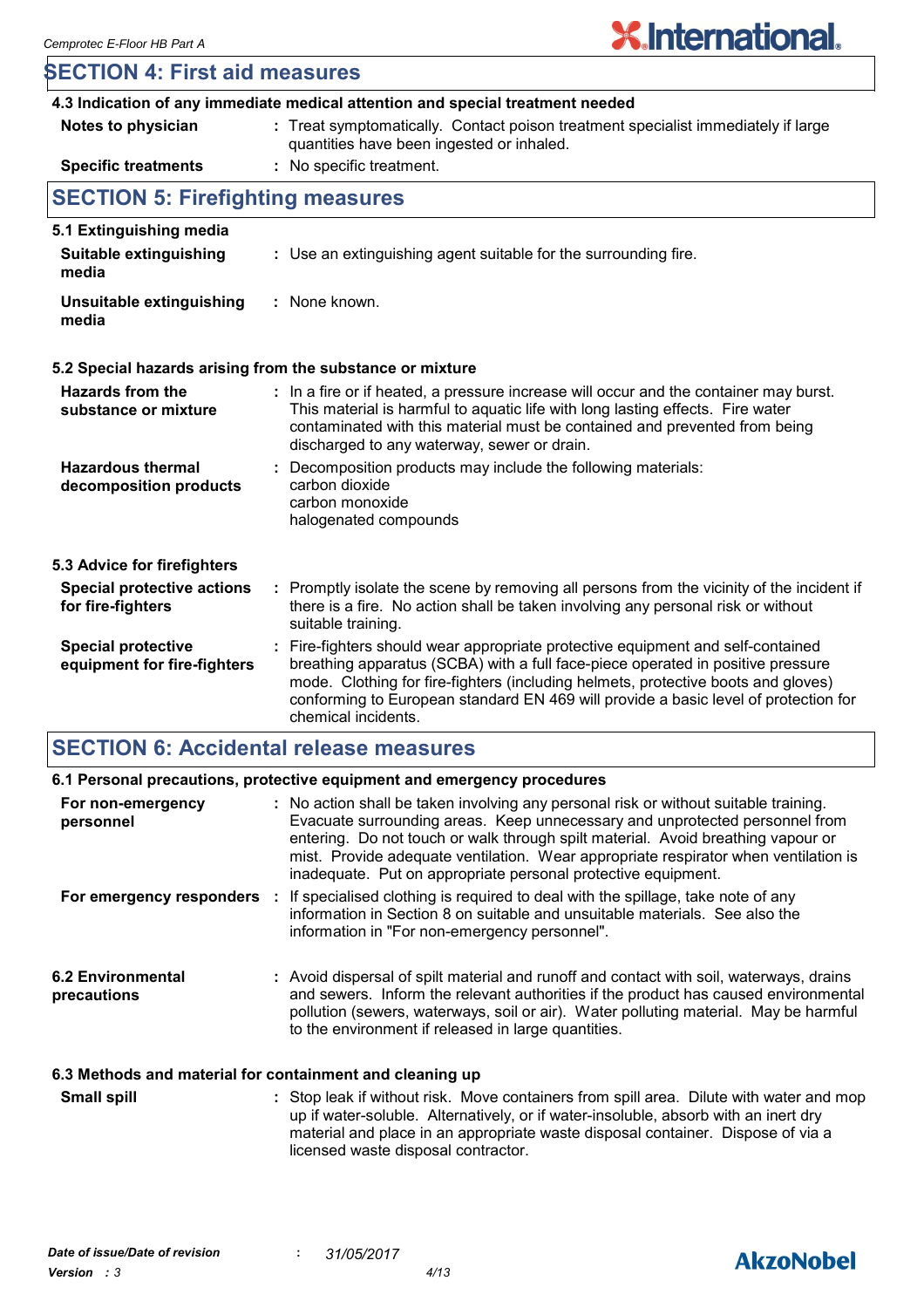#### **SECTION 6: Accidental release measures**

| Large spill                        | : Stop leak if without risk. Move containers from spill area. Approach the release<br>from upwind. Prevent entry into sewers, water courses, basements or confined<br>areas. Wash spillages into an effluent treatment plant or proceed as follows.<br>Contain and collect spillage with non-combustible, absorbent material e.g. sand,<br>earth, vermiculite or diatomaceous earth and place in container for disposal<br>according to local regulations. Dispose of via a licensed waste disposal contractor.<br>Contaminated absorbent material may pose the same hazard as the spilt product. |
|------------------------------------|---------------------------------------------------------------------------------------------------------------------------------------------------------------------------------------------------------------------------------------------------------------------------------------------------------------------------------------------------------------------------------------------------------------------------------------------------------------------------------------------------------------------------------------------------------------------------------------------------|
| 6.4 Reference to other<br>sections | : See Section 1 for emergency contact information.<br>See Section 8 for information on appropriate personal protective equipment.<br>See Section 13 for additional waste treatment information.                                                                                                                                                                                                                                                                                                                                                                                                   |

#### **SECTION 7: Handling and storage**

The information in this section contains generic advice and guidance. The list of Identified Uses in Section 1 should be consulted for any available use-specific information provided in the Exposure Scenario(s).

#### **7.1 Precautions for safe handling**

| <b>Protective measures</b>                | : Put on appropriate personal protective equipment (see Section 8). Persons with a<br>history of skin sensitization problems should not be employed in any process in<br>which this product is used. Do not get in eyes or on skin or clothing. Do not ingest.<br>Avoid breathing vapour or mist. Avoid release to the environment. Keep in the<br>original container or an approved alternative made from a compatible material, kept<br>tightly closed when not in use. Empty containers retain product residue and can be<br>hazardous. Do not reuse container. Dry sanding, flame cutting and/or welding of<br>the dry paint film will give rise to dust and/or hazardous fumes. Wet sanding/flatting<br>should be used wherever possible. If exposure cannot be avoided by the provision<br>of local exhaust ventilation, suitable respiratory protective equipment should be used. |
|-------------------------------------------|------------------------------------------------------------------------------------------------------------------------------------------------------------------------------------------------------------------------------------------------------------------------------------------------------------------------------------------------------------------------------------------------------------------------------------------------------------------------------------------------------------------------------------------------------------------------------------------------------------------------------------------------------------------------------------------------------------------------------------------------------------------------------------------------------------------------------------------------------------------------------------------|
| Advice on general<br>occupational hygiene | : Eating, drinking and smoking should be prohibited in areas where this material is<br>handled, stored and processed. Workers should wash hands and face before<br>eating, drinking and smoking. Remove contaminated clothing and protective<br>equipment before entering eating areas. See also Section 8 for additional<br>information on hygiene measures.                                                                                                                                                                                                                                                                                                                                                                                                                                                                                                                            |

#### **7.2 Conditions for safe storage, including any incompatibilities**

Store in accordance with local regulations. Store in original container protected from direct sunlight in a dry, cool and well-ventilated area, away from incompatible materials (see Section 10) and food and drink. Keep container tightly closed and sealed until ready for use. Containers that have been opened must be carefully resealed and kept upright to prevent leakage. Do not store in unlabelled containers. Use appropriate containment to avoid environmental contamination.

| 7.3 Specific end use(s)    |                  |
|----------------------------|------------------|
| <b>Recommendations</b>     | : Not available. |
| Industrial sector specific | : Not available. |
| solutions                  |                  |

## **SECTION 8: Exposure controls/personal protection**

The information in this section contains generic advice and guidance. Information is provided based on typical anticipated uses of the product. Additional measures might be required for bulk handling or other uses that could significantly increase worker exposure or environmental releases.

#### **8.1 Control parameters**

#### **Occupational exposure limits**

No exposure limit value known.

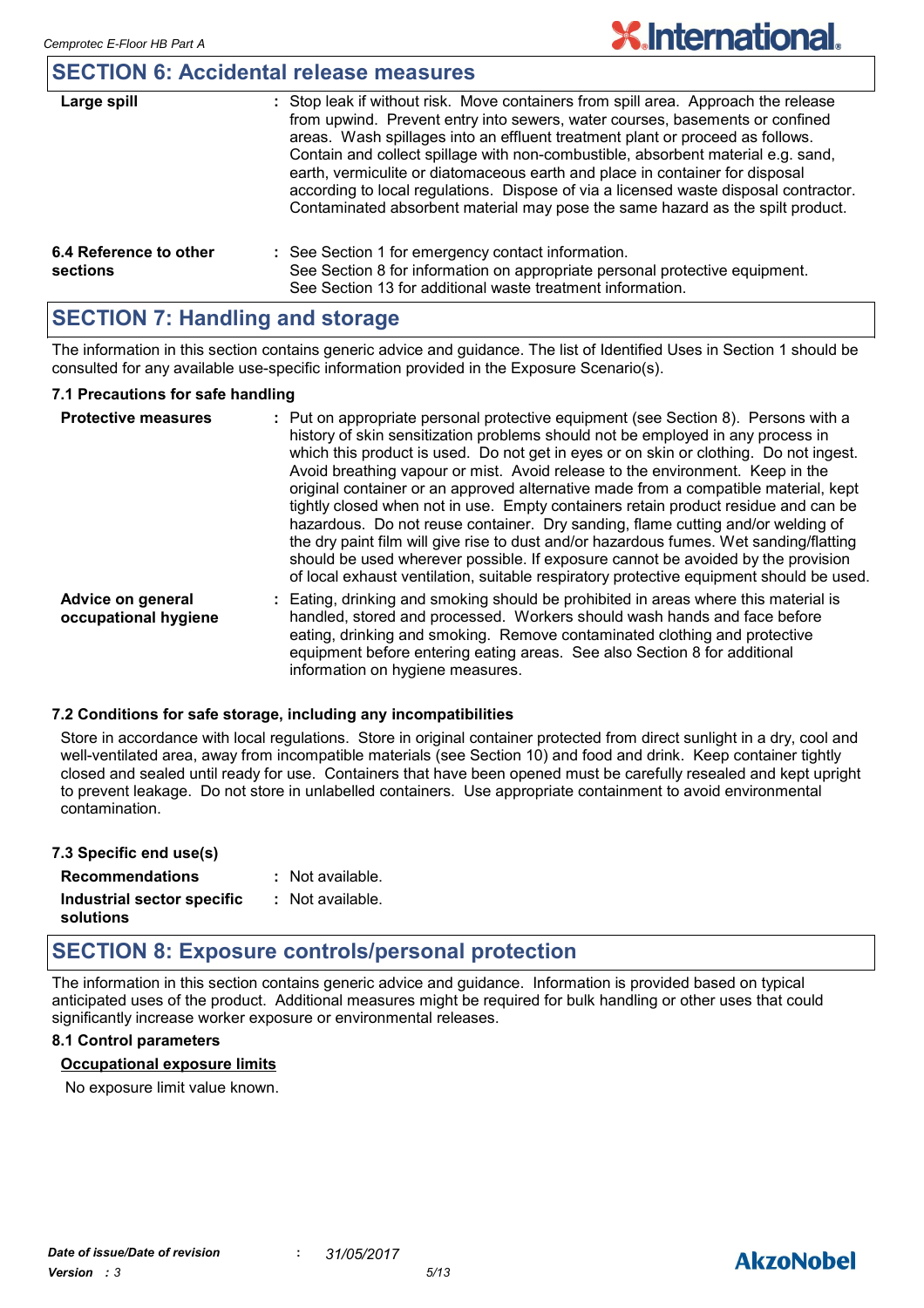## **SECTION 8: Exposure controls/personal protection**

| <b>Recommended monitoring</b><br>procedures | If this product contains ingredients with exposure limits, personal, workplace<br>atmosphere or biological monitoring may be required to determine the effectiveness<br>of the ventilation or other control measures and/or the necessity to use respiratory<br>protective equipment. Reference should be made to monitoring standards, such as<br>the following: European Standard EN 689 (Workplace atmospheres - Guidance for<br>the assessment of exposure by inhalation to chemical agents for comparison with<br>limit values and measurement strategy) European Standard EN 14042 (Workplace<br>atmospheres - Guide for the application and use of procedures for the assessment<br>of exposure to chemical and biological agents) European Standard EN 482<br>(Workplace atmospheres - General requirements for the performance of procedures<br>for the measurement of chemical agents) Reference to national guidance<br>documents for methods for the determination of hazardous substances will also be<br>required.                                                                                                                                                                                                                                                                                                                                         |
|---------------------------------------------|--------------------------------------------------------------------------------------------------------------------------------------------------------------------------------------------------------------------------------------------------------------------------------------------------------------------------------------------------------------------------------------------------------------------------------------------------------------------------------------------------------------------------------------------------------------------------------------------------------------------------------------------------------------------------------------------------------------------------------------------------------------------------------------------------------------------------------------------------------------------------------------------------------------------------------------------------------------------------------------------------------------------------------------------------------------------------------------------------------------------------------------------------------------------------------------------------------------------------------------------------------------------------------------------------------------------------------------------------------------------------|
| <b>DNELS/DMELS</b>                          |                                                                                                                                                                                                                                                                                                                                                                                                                                                                                                                                                                                                                                                                                                                                                                                                                                                                                                                                                                                                                                                                                                                                                                                                                                                                                                                                                                          |
| No DNELs/DMELs available.                   |                                                                                                                                                                                                                                                                                                                                                                                                                                                                                                                                                                                                                                                                                                                                                                                                                                                                                                                                                                                                                                                                                                                                                                                                                                                                                                                                                                          |
| <b>PNECs</b>                                |                                                                                                                                                                                                                                                                                                                                                                                                                                                                                                                                                                                                                                                                                                                                                                                                                                                                                                                                                                                                                                                                                                                                                                                                                                                                                                                                                                          |
| No PNECs available                          |                                                                                                                                                                                                                                                                                                                                                                                                                                                                                                                                                                                                                                                                                                                                                                                                                                                                                                                                                                                                                                                                                                                                                                                                                                                                                                                                                                          |
| 8.2 Exposure controls                       |                                                                                                                                                                                                                                                                                                                                                                                                                                                                                                                                                                                                                                                                                                                                                                                                                                                                                                                                                                                                                                                                                                                                                                                                                                                                                                                                                                          |
| Appropriate engineering<br>controls         | : Good general ventilation should be sufficient to control worker exposure to airborne<br>contaminants.                                                                                                                                                                                                                                                                                                                                                                                                                                                                                                                                                                                                                                                                                                                                                                                                                                                                                                                                                                                                                                                                                                                                                                                                                                                                  |
| <b>Individual protection measures</b>       |                                                                                                                                                                                                                                                                                                                                                                                                                                                                                                                                                                                                                                                                                                                                                                                                                                                                                                                                                                                                                                                                                                                                                                                                                                                                                                                                                                          |
| <b>Hygiene measures</b>                     | : Wash hands, forearms and face thoroughly after handling chemical products,<br>before eating, smoking and using the lavatory and at the end of the working period.<br>Appropriate techniques should be used to remove potentially contaminated clothing.<br>Contaminated work clothing should not be allowed out of the workplace. Wash<br>contaminated clothing before reusing. Ensure that eyewash stations and safety<br>showers are close to the workstation location.                                                                                                                                                                                                                                                                                                                                                                                                                                                                                                                                                                                                                                                                                                                                                                                                                                                                                              |
| <b>Eye/face protection</b>                  | : Safety eyewear complying with an approved standard should be used when a risk<br>assessment indicates this is necessary to avoid exposure to liquid splashes, mists,<br>gases or dusts. If contact is possible, the following protection should be worn,<br>unless the assessment indicates a higher degree of protection: chemical splash<br>goggles.                                                                                                                                                                                                                                                                                                                                                                                                                                                                                                                                                                                                                                                                                                                                                                                                                                                                                                                                                                                                                 |
| <b>Skin protection</b>                      |                                                                                                                                                                                                                                                                                                                                                                                                                                                                                                                                                                                                                                                                                                                                                                                                                                                                                                                                                                                                                                                                                                                                                                                                                                                                                                                                                                          |
| <b>Hand protection</b>                      | : Use chemical resistant gloves classified under Standard EN 374: Protective gloves<br>against chemicals and micro-organisms. Recommended: Viton® or Nitrile<br>gloves. When prolonged or frequently repeated contact may occur, a glove with a<br>protection class of 6 (breakthrough time greater than 480 minutes according to EN<br>374) is recommended. When only brief contact is expected, a glove with a<br>protection class of 2 or higher (breakthrough time greater than 30 minutes<br>according to EN 374) is recommended. The user must check that the final choice<br>of type of glove selected for handling this product is the most appropriate and takes<br>into account the particular conditions of use, as included in the user's risk<br>assessment. NOTICE: The selection of a specific glove for a particular application<br>and duration of use in a workplace should also take into account all relevant<br>workplace factors such as, but not limited to: Other chemicals which may be<br>handled, physical requirements (cut/puncture protection, dexterity, thermal<br>protection), potential body reactions to glove materials, as well as the instructions/<br>specifications provided by the glove supplier. Barrier creams may help to protect<br>the exposed areas of the skin but should not be applied once exposure has<br>occurred. |
| <b>Body protection</b>                      | : Personal protective equipment for the body should be selected based on the task<br>being performed and the risks involved and should be approved by a specialist<br>before handling this product.                                                                                                                                                                                                                                                                                                                                                                                                                                                                                                                                                                                                                                                                                                                                                                                                                                                                                                                                                                                                                                                                                                                                                                      |
| Other skin protection                       | : Appropriate footwear and any additional skin protection measures should be<br>selected based on the task being performed and the risks involved and should be                                                                                                                                                                                                                                                                                                                                                                                                                                                                                                                                                                                                                                                                                                                                                                                                                                                                                                                                                                                                                                                                                                                                                                                                          |

**X.International.**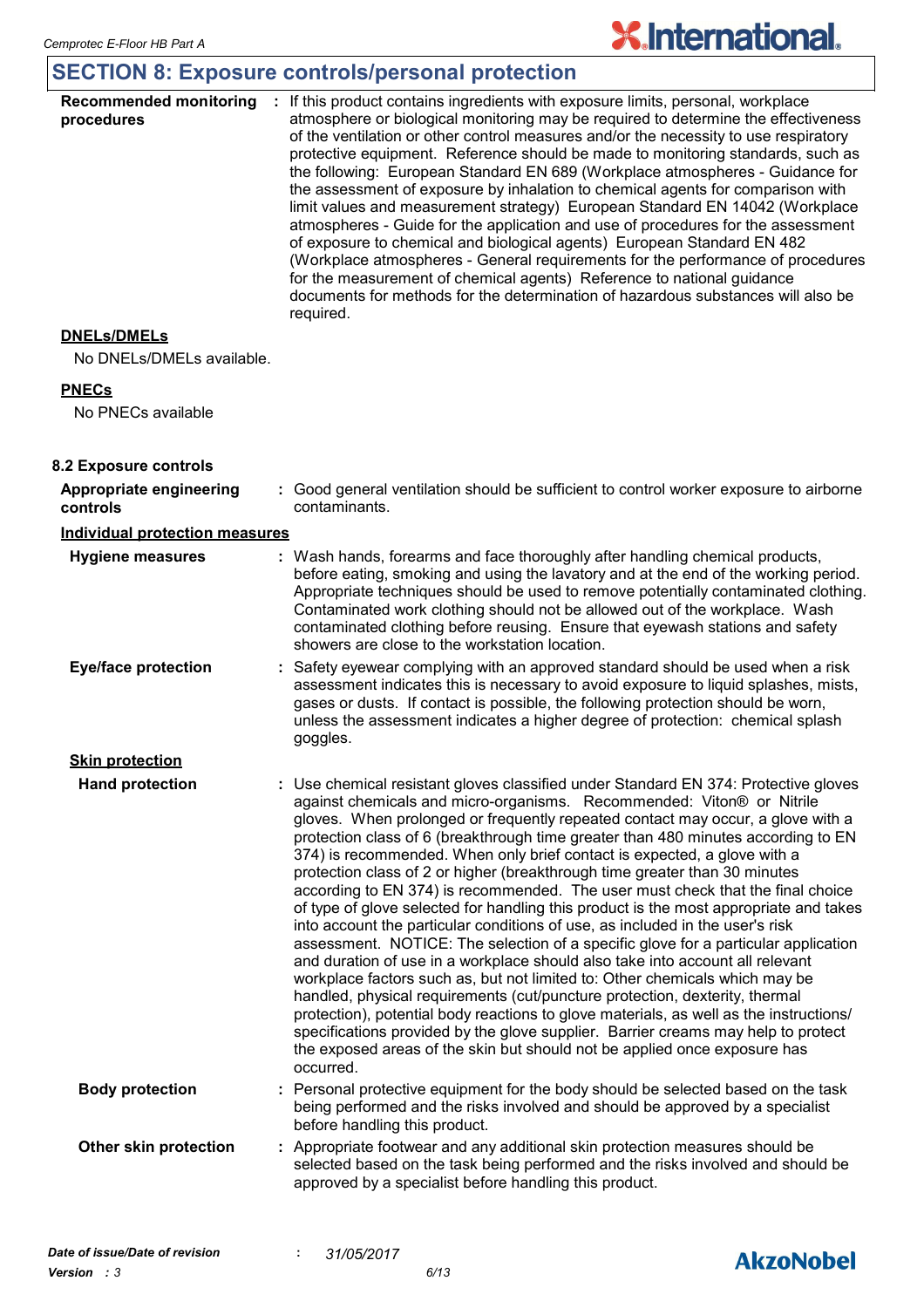## **SECTION 8: Exposure controls/personal protection**

| <b>Respiratory protection</b>             | : Use a properly fitted, air-purifying or air-fed respirator complying with an approved<br>standard if a risk assessment indicates this is necessary. Respirator selection<br>must be based on known or anticipated exposure levels, the hazards of the product<br>and the safe working limits of the selected respirator.      |
|-------------------------------------------|---------------------------------------------------------------------------------------------------------------------------------------------------------------------------------------------------------------------------------------------------------------------------------------------------------------------------------|
| <b>Environmental exposure</b><br>controls | : Emissions from ventilation or work process equipment should be checked to<br>ensure they comply with the requirements of environmental protection legislation.<br>In some cases, fume scrubbers, filters or engineering modifications to the process<br>equipment will be necessary to reduce emissions to acceptable levels. |

## **SECTION 9: Physical and chemical properties**

## **9.1 Information on basic physical and chemical properties**

| <b>Appearance</b>                                                 |    |                                                      |
|-------------------------------------------------------------------|----|------------------------------------------------------|
| <b>Physical state</b>                                             | ÷. | Liquid.                                              |
| <b>Colour</b>                                                     | ÷  | Off-white.                                           |
| Odour                                                             |    | Characteristic.                                      |
| <b>Odour threshold</b>                                            | ÷  | Not available.                                       |
| рH                                                                |    | 7 to 9                                               |
| Melting point/freezing point                                      |    | : Not available.                                     |
| Initial boiling point and<br>boiling range                        |    | Lowest known value: 100°C (212°F) (water).           |
| <b>Flash point</b>                                                |    | : Closed cup: $>93.3^{\circ}$ C                      |
| <b>Evaporation rate</b>                                           | ÷  | Not available.                                       |
| Flammability (solid, gas)                                         | t  | Not available.                                       |
| Upper/lower flammability or<br>explosive limits                   |    | $\therefore$ Not available.                          |
| Vapour pressure                                                   | ÷  | Not available.                                       |
| <b>Vapour density</b>                                             |    | Not available.                                       |
| <b>Relative density</b>                                           |    | 1                                                    |
| Solubility(ies)                                                   |    | : Not available.                                     |
| <b>Partition coefficient: n-octanol/: Not available.</b><br>water |    |                                                      |
| <b>Auto-ignition temperature</b>                                  |    | Not available.                                       |
| <b>Decomposition temperature</b>                                  |    | Not available.                                       |
| <b>Viscosity</b>                                                  |    | Kinematic (room temperature): 100 mm <sup>2</sup> /s |
| <b>Explosive properties</b>                                       | t  | Not available.                                       |
| <b>Oxidising properties</b>                                       | t  | Not available.                                       |

#### **9.2 Other information**

No additional information.

| <b>SECTION 10: Stability and reactivity</b>   |                                                                                              |  |
|-----------------------------------------------|----------------------------------------------------------------------------------------------|--|
| 10.1 Reactivity                               | : No specific test data related to reactivity available for this product or its ingredients. |  |
| <b>10.2 Chemical stability</b>                | : The product is stable.                                                                     |  |
| 10.3 Possibility of<br>hazardous reactions    | : Under normal conditions of storage and use, hazardous reactions will not occur.            |  |
| 10.4 Conditions to avoid                      | : No specific data.                                                                          |  |
| 10.5 Incompatible materials                   | : No specific data.                                                                          |  |
| Date of issue/Date of revision<br>Version : 3 | 31/05/2017<br>÷.<br><b>AkzoNobel</b><br>7/13                                                 |  |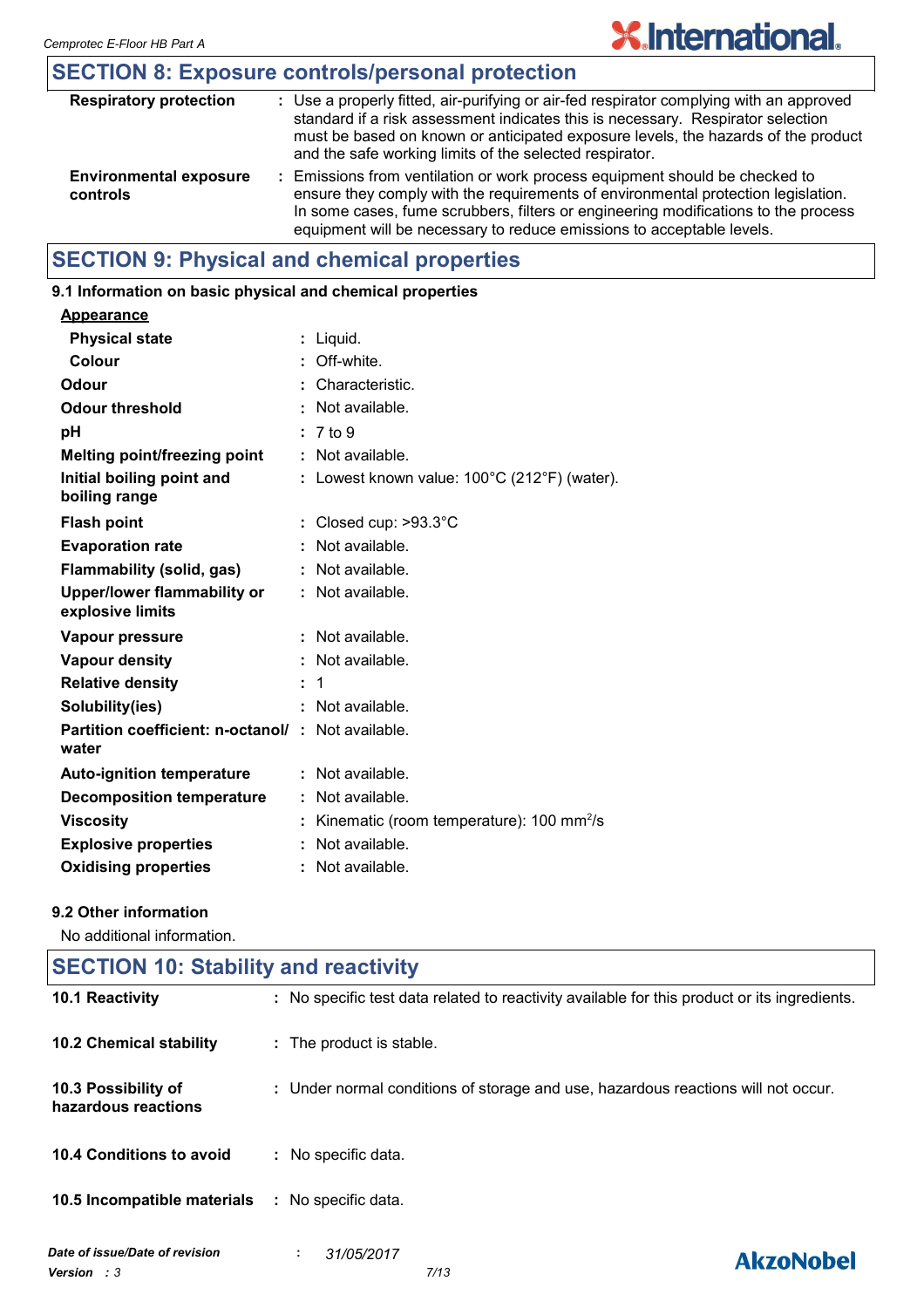**decomposition products**

## **SECTION 10: Stability and reactivity**

## **10.6 Hazardous**

Under normal conditions of storage and use, hazardous decomposition products **:** should not be produced.

**X.International.** 

## **SECTION 11: Toxicological information**

#### **11.1 Information on toxicological effects**

#### **Acute toxicity**

| <b>Product/ingredient name</b>   | Result     | <b>Species</b> | <b>Dose</b> | <b>Exposure</b> |
|----------------------------------|------------|----------------|-------------|-----------------|
| 1,2-benzisothiazol-3(2H)-<br>one | ILD50 Oral | Rat            | 1020 mg/kg  |                 |

#### **Conclusion/Summary :** Not available.

#### **Irritation/Corrosion**

| Product/ingredient name                                                                                             | <b>Result</b>            | <b>Species</b> | <b>Score</b>             | <b>Exposure</b>                     | <b>Observation</b>       |
|---------------------------------------------------------------------------------------------------------------------|--------------------------|----------------|--------------------------|-------------------------------------|--------------------------|
| reaction product: bisphenol-<br>A-(epichlorhydrin); epoxy<br>resin (number average<br>molecular weight $\leq 700$ ) | Eyes - Mild irritant     | Rabbit         | $\overline{\phantom{a}}$ | 100<br>milligrams                   |                          |
|                                                                                                                     | Eyes - Moderate irritant | Rabbit         | $\overline{\phantom{a}}$ | 24 hours 20<br>milligrams           | $\overline{\phantom{a}}$ |
|                                                                                                                     | Eyes - Severe irritant   | Rabbit         | $\overline{\phantom{a}}$ | 24 hours 5<br>milligrams            | $\overline{\phantom{a}}$ |
|                                                                                                                     | Skin - Moderate irritant | Rabbit         | $\overline{\phantom{a}}$ | 24 hours 500<br><b>Imicroliters</b> | $\blacksquare$           |
|                                                                                                                     | Skin - Severe irritant   | Rabbit         | $\overline{\phantom{a}}$ | 24 hours 2<br>milligrams            | $\overline{\phantom{a}}$ |
| Formaldehyde, oligomeric<br>reaction products with<br>1-chloro-2,3-epoxypropane<br>and phenol                       | Skin - Mild irritant     | Rabbit         | $\overline{\phantom{a}}$ | 24 hours 500<br>Imicroliters        | $\blacksquare$           |
| 1,2-benzisothiazol-3(2H)-one   Skin - Mild irritant                                                                 |                          | Human          | $\overline{\phantom{a}}$ | l48 hours 5<br><b>Percent</b>       | $\overline{\phantom{a}}$ |
| <b>Conclusion/Summary</b>                                                                                           | : Not available.         |                |                          |                                     |                          |

| <b>Sensitisation</b>      |                  |
|---------------------------|------------------|
| <b>Conclusion/Summary</b> | : Not available. |
| <b>Mutagenicity</b>       |                  |

| <b>Conclusion/Summary</b> | : Not available. |
|---------------------------|------------------|
| <b>Carcinogenicity</b>    |                  |
|                           |                  |

| <b>Conclusion/Summary</b>    | : Not available. |
|------------------------------|------------------|
| <b>Reproductive toxicity</b> |                  |

| <b>Conclusion/Summary</b> | : Not available. |
|---------------------------|------------------|
| <u>Teratogenicity</u>     |                  |

## **Conclusion/Summary :** Not available. **Specific target organ toxicity (single exposure)**

Not available.

#### **Specific target organ toxicity (repeated exposure)** Not available.

#### **Aspiration hazard**

Not available.

#### **Information on likely routes : Not available. of exposure**

#### **Potential acute health effects**

**Eye contact :** Causes serious eye irritation.

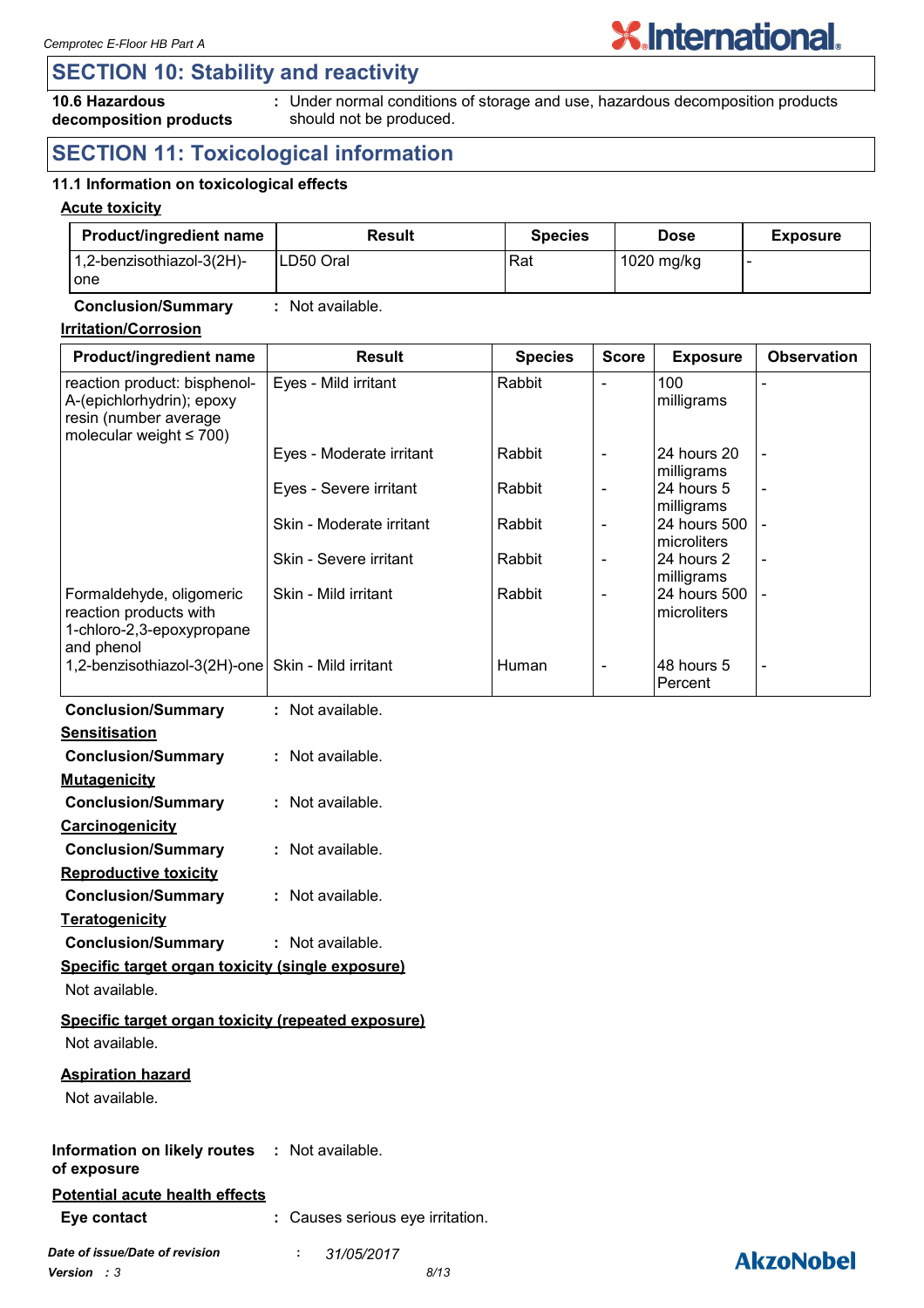| <b>SECTION 11: Toxicological information</b> |                                                                                                          |
|----------------------------------------------|----------------------------------------------------------------------------------------------------------|
| <b>Inhalation</b>                            | : No known significant effects or critical hazards.                                                      |
| <b>Skin contact</b>                          | : Causes skin irritation. May cause an allergic skin reaction.                                           |
| Ingestion                                    | : Irritating to mouth, throat and stomach.                                                               |
|                                              | Symptoms related to the physical, chemical and toxicological characteristics                             |
| Eye contact                                  | : Adverse symptoms may include the following:<br>pain or irritation<br>watering<br>redness               |
| <b>Inhalation</b>                            | : No specific data.                                                                                      |
| <b>Skin contact</b>                          | : Adverse symptoms may include the following:<br>irritation<br>redness                                   |
| Ingestion                                    | : No specific data.                                                                                      |
|                                              | Delayed and immediate effects as well as chronic effects from short and long-term exposure               |
| <b>Short term exposure</b>                   |                                                                                                          |
| <b>Potential immediate</b><br>effects        | : Not available.                                                                                         |
| <b>Potential delayed effects</b>             | : Not available.                                                                                         |
| <u>Long term exposure</u>                    |                                                                                                          |
| <b>Potential immediate</b><br>effects        | : Not available.                                                                                         |
| <b>Potential delayed effects</b>             | : Not available.                                                                                         |
| <b>Potential chronic health effects</b>      |                                                                                                          |
| Not available.                               |                                                                                                          |
| <b>Conclusion/Summary</b>                    | : Not available.                                                                                         |
| General                                      | : Once sensitized, a severe allergic reaction may occur when subsequently exposed<br>to very low levels. |
| Carcinogenicity                              | : No known significant effects or critical hazards.                                                      |
| <b>Mutagenicity</b>                          | : No known significant effects or critical hazards.                                                      |
| <b>Teratogenicity</b>                        | : No known significant effects or critical hazards.                                                      |
| <b>Developmental effects</b>                 | : No known significant effects or critical hazards.                                                      |
| <b>Fertility effects</b>                     | : No known significant effects or critical hazards.                                                      |
|                                              |                                                                                                          |
|                                              |                                                                                                          |

#### **Other information :**

: Not available.

## **SECTION 12: Ecological information**

#### **12.1 Toxicity**

| <b>Product/ingredient name</b>                   | <b>Result</b>                   | <b>Species</b>                             | <b>Exposure</b> |
|--------------------------------------------------|---------------------------------|--------------------------------------------|-----------------|
| 1,2-benzisothiazol-3(2H)-one Acute EC50 1.5 mg/l |                                 | Daphnia - Daphnia magna                    | 48 hours        |
|                                                  | Acute EC50 97 ppb Fresh water   | Daphnia - Daphnia magna                    | 48 hours        |
|                                                  | Acute IC50 0.067 mg/l           | Algae - Pseudokirchneriella<br>subcapitata | 72 hours        |
|                                                  | Acute LC50 >10 mg/l Fresh water | Crustaceans - Ceriodaphnia<br>dubia        | 48 hours        |
|                                                  | Acute LC50 1.3 mg/l             | Fish - Ochorhyncus mykiss                  | 96 hours        |
|                                                  | Acute LC50 167 ppb Fresh water  | Fish - Oncorhynchus mykiss                 | 96 hours        |

**Conclusion/Summary :** Not available.

## **12.2 Persistence and degradability**

**Conclusion/Summary :** Not available.

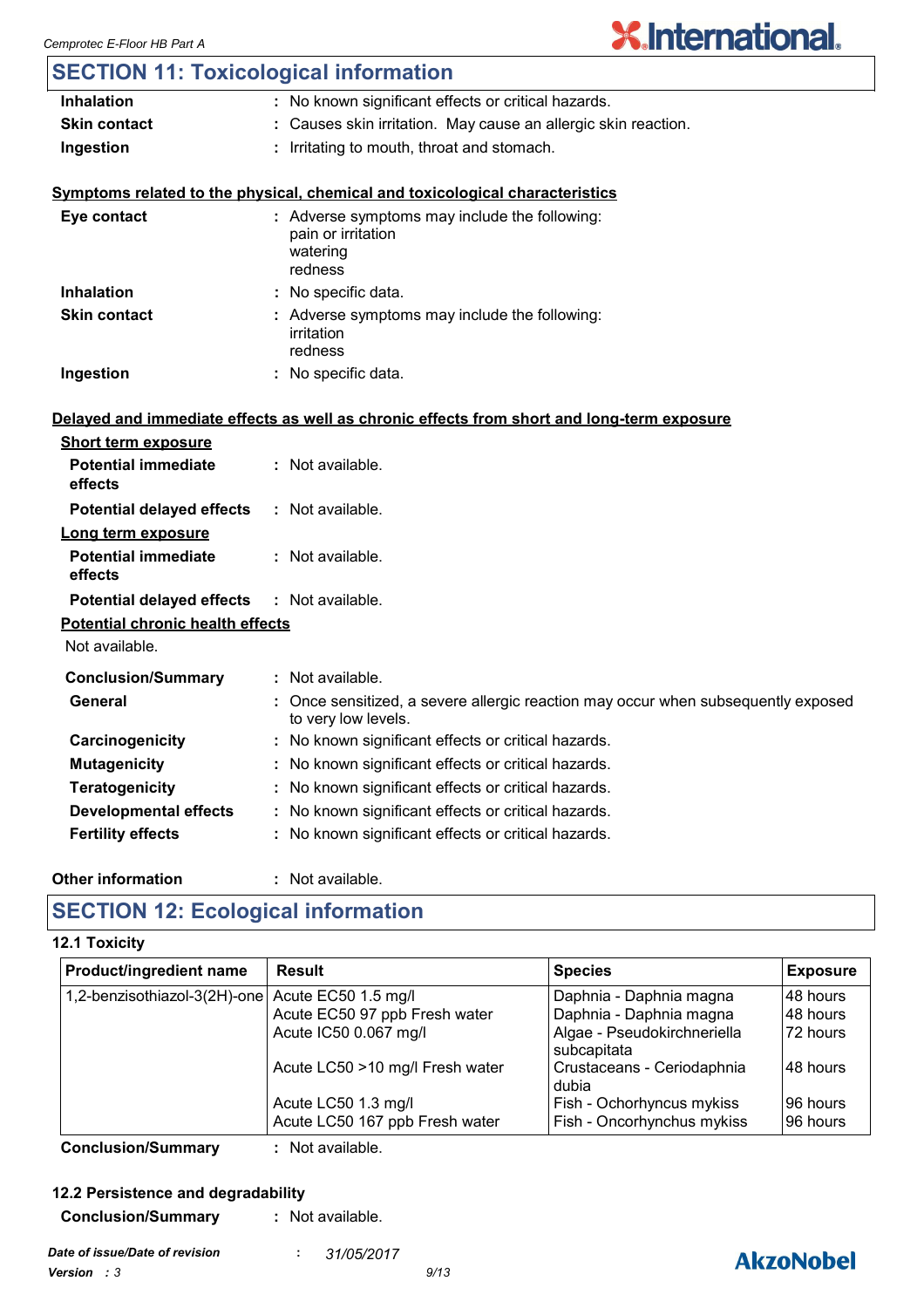## **SECTION 12: Ecological information**

| Product/ingredient name                                                                                                | <b>Aquatic half-life</b> | <b>Photolysis</b> | Biodegradability |
|------------------------------------------------------------------------------------------------------------------------|--------------------------|-------------------|------------------|
| reaction product: bisphenol-  -<br>A-(epichlorhydrin); epoxy<br>resin (number average<br>molecular weight $\leq 700$ ) |                          |                   | Not readily      |

#### **12.3 Bioaccumulative potential**

| <b>Product/ingredient name</b>                                                                                      | $\mathsf{LogP}_\mathsf{ow}$ | <b>BCF</b> | <b>Potential</b> |
|---------------------------------------------------------------------------------------------------------------------|-----------------------------|------------|------------------|
| reaction product: bisphenol-<br>A-(epichlorhydrin); epoxy<br>resin (number average<br>molecular weight $\leq 700$ ) | 2.64 to 3.78                |            | low              |
| Formaldehyde, oligomeric<br>reaction products with<br>1-chloro-2,3-epoxypropane<br>and phenol                       | 2.7                         | 150        | i low            |

| 12.4 Mobility in soil                     |                  |
|-------------------------------------------|------------------|
| Soil/water partition<br>coefficient (Koc) | : Not available. |
| <b>Mobility</b>                           | : Not available. |

#### **12.5 Results of PBT and vPvB assessment**

| <b>PBT</b> | : Not applicable. |
|------------|-------------------|
| vPvB       | : Not applicable. |

**12.6 Other adverse effects** : No known significant effects or critical hazards.

## **SECTION 13: Disposal considerations**

The information in this section contains generic advice and guidance. The list of Identified Uses in Section 1 should be consulted for any available use-specific information provided in the Exposure Scenario(s).

#### **13.1 Waste treatment methods**

| <b>Product</b>             |                                                                                                                                                                                                                                                                                                                                                                                                                                                                                                                                                     |
|----------------------------|-----------------------------------------------------------------------------------------------------------------------------------------------------------------------------------------------------------------------------------------------------------------------------------------------------------------------------------------------------------------------------------------------------------------------------------------------------------------------------------------------------------------------------------------------------|
| <b>Methods of disposal</b> | : The generation of waste should be avoided or minimised wherever possible.<br>Disposal of this product, solutions and any by-products should at all times comply<br>with the requirements of environmental protection and waste disposal legislation<br>and any regional local authority requirements.<br>Dispose of surplus and non-recyclable products via a licensed waste disposal<br>contractor. Waste should not be disposed of untreated to the sewer unless fully<br>compliant with the requirements of all authorities with jurisdiction. |
| Hazardous waste            | : The classification of the product may meet the criteria for a hazardous waste.                                                                                                                                                                                                                                                                                                                                                                                                                                                                    |
| Packaging                  |                                                                                                                                                                                                                                                                                                                                                                                                                                                                                                                                                     |
| <b>Methods of disposal</b> | : Dispose of containers contaminated by the product in accordance with local or<br>national legal provisions. This material and its container must be disposed of as<br>hazardous waste. Dispose of via a licensed waste disposal contractor.                                                                                                                                                                                                                                                                                                       |
| <b>Special precautions</b> | : This material and its container must be disposed of in a safe way. Care should be<br>taken when handling emptied containers that have not been cleaned or rinsed out.<br>Empty containers or liners may retain some product residues. Avoid dispersal of<br>spilt material and runoff and contact with soil, waterways, drains and sewers.                                                                                                                                                                                                        |

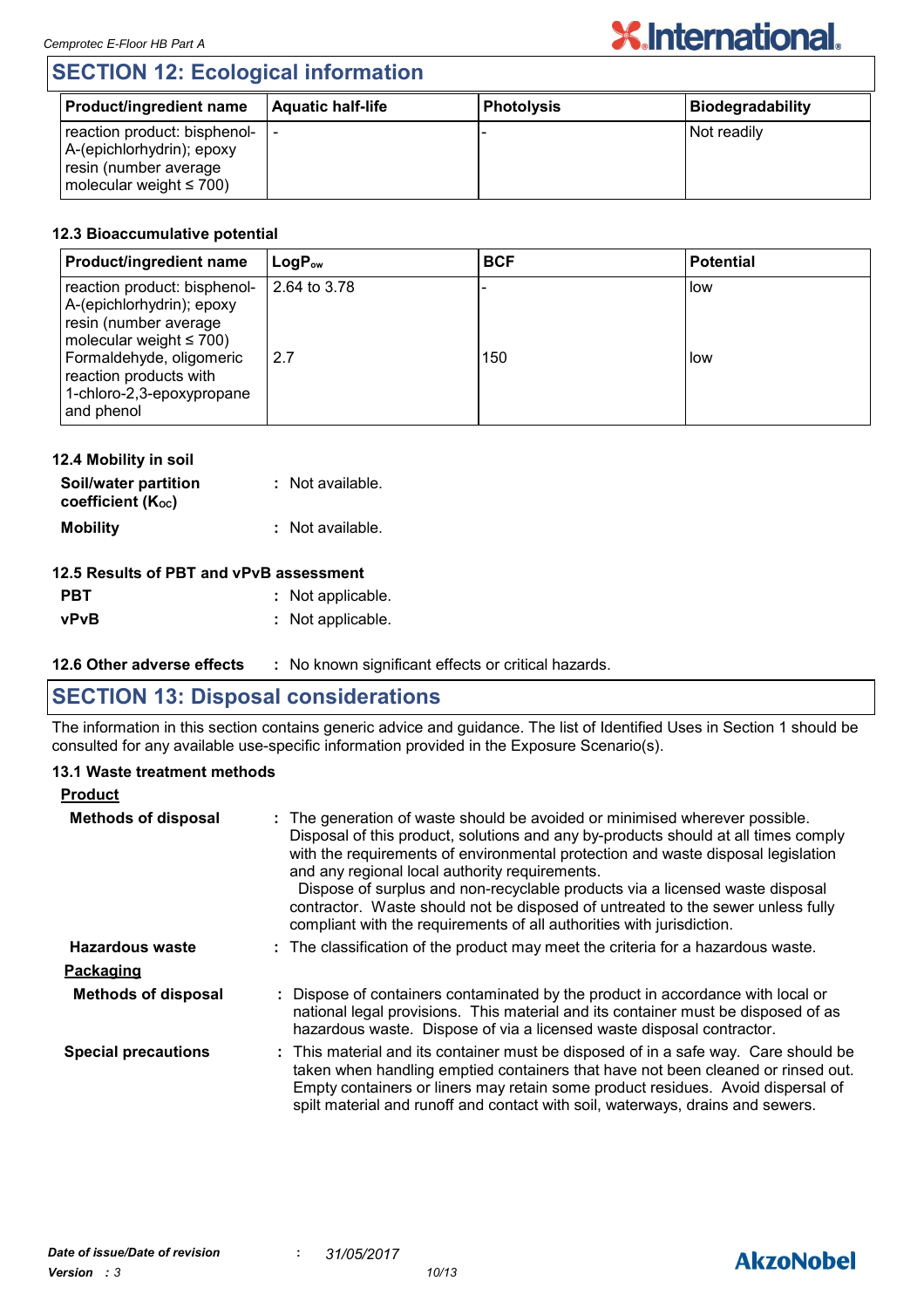**AkzoNobel** 

## **SECTION 14: Transport information**

|                                         | <b>ADR/RID</b>           | <b>IMDG</b>              | <b>IATA</b>              |
|-----------------------------------------|--------------------------|--------------------------|--------------------------|
| 14.1 UN number                          | Not regulated.           | Not regulated.           | Not regulated.           |
| 14.2 UN proper<br>shipping name         | $\blacksquare$           | $\blacksquare$           | $\blacksquare$           |
| 14.3 Transport<br>hazard class(es)      | $\blacksquare$           | $\overline{\phantom{0}}$ | $\overline{\phantom{0}}$ |
| 14.4 Packing<br>group                   | $\overline{\phantom{0}}$ |                          | -                        |
| 14.5<br><b>Environmental</b><br>hazards | No.                      | No.                      | No.                      |
| <b>Additional</b><br>information        | $\overline{\phantom{0}}$ |                          |                          |

**IMDG Code Segregation group :** Not applicable.

**14.6 Special precautions for user**

**Transport within user's premises:** always transport in closed containers that are **:** upright and secure. Ensure that persons transporting the product know what to do in the event of an accident or spillage.

**14.7 Transport in bulk according to Annex II of Marpol and the IBC Code :** Not available.

## **SECTION 15: Regulatory information**

**15.1 Safety, health and environmental regulations/legislation specific for the substance or mixture**

**EU Regulation (EC) No. 1907/2006 (REACH)**

| <u>Lo Regulation (Lo) No. 1001/2000 (REAGIT)</u>                                                                                                                           |                                                                |
|----------------------------------------------------------------------------------------------------------------------------------------------------------------------------|----------------------------------------------------------------|
|                                                                                                                                                                            | <b>Annex XIV - List of substances subject to authorisation</b> |
| <b>Annex XIV</b>                                                                                                                                                           |                                                                |
| <b>Substances of very high concern</b>                                                                                                                                     |                                                                |
| None of the components are listed.                                                                                                                                         |                                                                |
| <b>Annex XVII - Restrictions : Not applicable.</b><br>on the manufacture,<br>placing on the market<br>and use of certain<br>dangerous substances,<br>mixtures and articles |                                                                |
| <b>Other EU regulations</b>                                                                                                                                                |                                                                |
| <b>Europe inventory</b>                                                                                                                                                    | : Not determined.                                              |
| <b>Special packaging requirements</b>                                                                                                                                      |                                                                |
| <b>Containers to be fitted</b><br>with child-resistant<br>fastenings                                                                                                       | : Not applicable.                                              |
| <b>Tactile warning of danger : Not applicable.</b>                                                                                                                         |                                                                |
| Ozone depleting substances (1005/2009/EU)<br>Not listed.                                                                                                                   |                                                                |
| Date of issue/Date of revision<br><b>Version</b> : 3                                                                                                                       | 31/05/2017<br>$\mathbf{1}$<br>11/13                            |
|                                                                                                                                                                            |                                                                |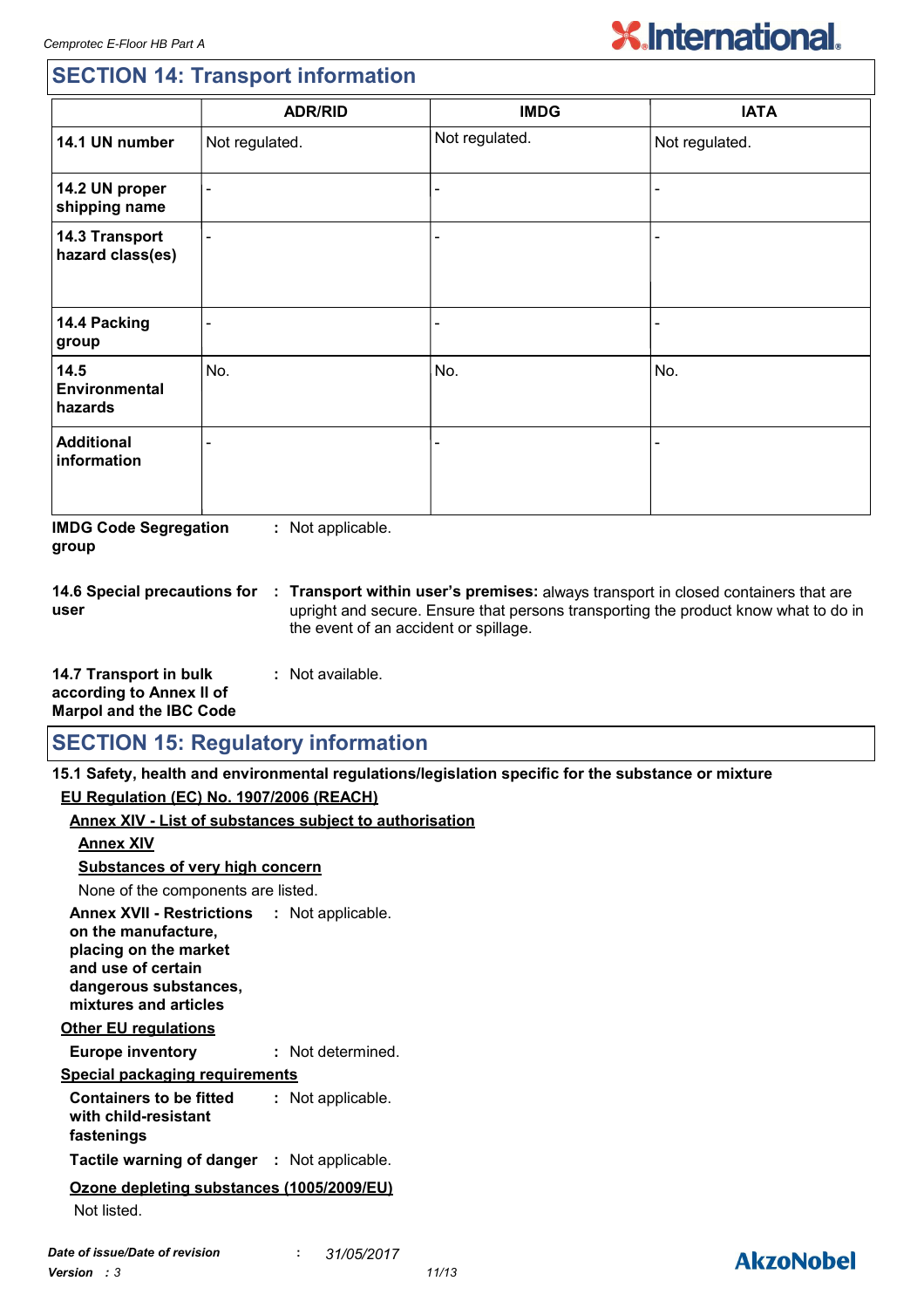## **SECTION 15: Regulatory information**

#### **Prior Informed Consent (PIC) (649/2012/EU)**

Not listed.

#### **National regulations**

- **References :** Conforms to Regulation (EC) No. 1907/2006 (REACH), Annex II and Regulation (EC) No. 1272/2008 (CLP)
- **15.2 Chemical safety :** No Chemical Safety Assessment has been carried out.

**assessment**

## **SECTION 16: Other information**

 $\nabla$  Indicates information that has changed from previously issued version.

| <b>Abbreviations and</b> | : ATE = Acute Toxicity Estimate                                               |
|--------------------------|-------------------------------------------------------------------------------|
| acronyms                 | CLP = Classification, Labelling and Packaging Regulation [Regulation (EC) No. |
|                          | 1272/2008]                                                                    |
|                          | DMEL = Derived Minimal Effect Level                                           |
|                          | DNEL = Derived No Effect Level                                                |
|                          | EUH statement = CLP-specific Hazard statement                                 |
|                          | PBT = Persistent, Bioaccumulative and Toxic                                   |
|                          | PNEC = Predicted No Effect Concentration                                      |
|                          | <b>RRN = REACH Registration Number</b>                                        |
|                          | vPvB = Very Persistent and Very Bioaccumulative                               |

#### **Procedure used to derive the classification according to Regulation (EC) No. 1272/2008 [CLP/GHS]**

| <b>Classification</b>                                                                                                                                                                                                                                                   |                                                                      | <b>Justification</b>                                                                                                                                                                                                                                                                                                                                                                            |  |  |
|-------------------------------------------------------------------------------------------------------------------------------------------------------------------------------------------------------------------------------------------------------------------------|----------------------------------------------------------------------|-------------------------------------------------------------------------------------------------------------------------------------------------------------------------------------------------------------------------------------------------------------------------------------------------------------------------------------------------------------------------------------------------|--|--|
| Skin Irrit. 2, H315<br>Eye Irrit. 2, H319<br><b>Skin Sens. 1, H317</b><br>Aquatic Chronic 3, H412                                                                                                                                                                       |                                                                      | <b>Calculation method</b><br>Calculation method<br>Calculation method<br><b>Calculation method</b>                                                                                                                                                                                                                                                                                              |  |  |
| <b>Full text of abbreviated H</b><br>statements                                                                                                                                                                                                                         | H302<br>H315<br>H317<br>H318<br>H319<br>H400<br>H410<br>H411<br>H412 | Harmful if swallowed.<br>Causes skin irritation.<br>May cause an allergic skin reaction.<br>Causes serious eye damage.<br>Causes serious eye irritation.<br>Very toxic to aquatic life.<br>Very toxic to aquatic life with long lasting effects.<br>Toxic to aquatic life with long lasting effects.<br>Harmful to aquatic life with long lasting effects.                                      |  |  |
| <b>Full text of classifications</b><br>Acute Tox. 4, H302<br>[CLP/GHS]<br>Aquatic Acute 1, H400<br>Aquatic Chronic 1, H410<br>Aquatic Chronic 2, H411<br>Aquatic Chronic 3, H412<br>Eye Dam. 1, H318<br>Eye Irrit. 2, H319<br>Skin Irrit. 2, H315<br>Skin Sens. 1, H317 |                                                                      | <b>ACUTE TOXICITY (oral) - Category 4</b><br><b>ACUTE AQUATIC HAZARD - Category 1</b><br>LONG-TERM AQUATIC HAZARD - Category 1<br>LONG-TERM AQUATIC HAZARD - Category 2<br>LONG-TERM AQUATIC HAZARD - Category 3<br>SERIOUS EYE DAMAGE/ EYE IRRITATION - Category<br>SERIOUS EYE DAMAGE/ EYE IRRITATION - Category<br>SKIN CORROSION/IRRITATION - Category 2<br>SKIN SENSITIZATION - Category 1 |  |  |
| Date of printing                                                                                                                                                                                                                                                        | 31/05/2017                                                           |                                                                                                                                                                                                                                                                                                                                                                                                 |  |  |
| Date of issue/Date of<br>revision                                                                                                                                                                                                                                       | : 31/05/2017                                                         |                                                                                                                                                                                                                                                                                                                                                                                                 |  |  |
| Date of previous issue                                                                                                                                                                                                                                                  | : 16/06/2016                                                         |                                                                                                                                                                                                                                                                                                                                                                                                 |  |  |
| <b>Version</b>                                                                                                                                                                                                                                                          | $\therefore$ 3                                                       |                                                                                                                                                                                                                                                                                                                                                                                                 |  |  |
| <b>Notice to reader</b>                                                                                                                                                                                                                                                 |                                                                      |                                                                                                                                                                                                                                                                                                                                                                                                 |  |  |

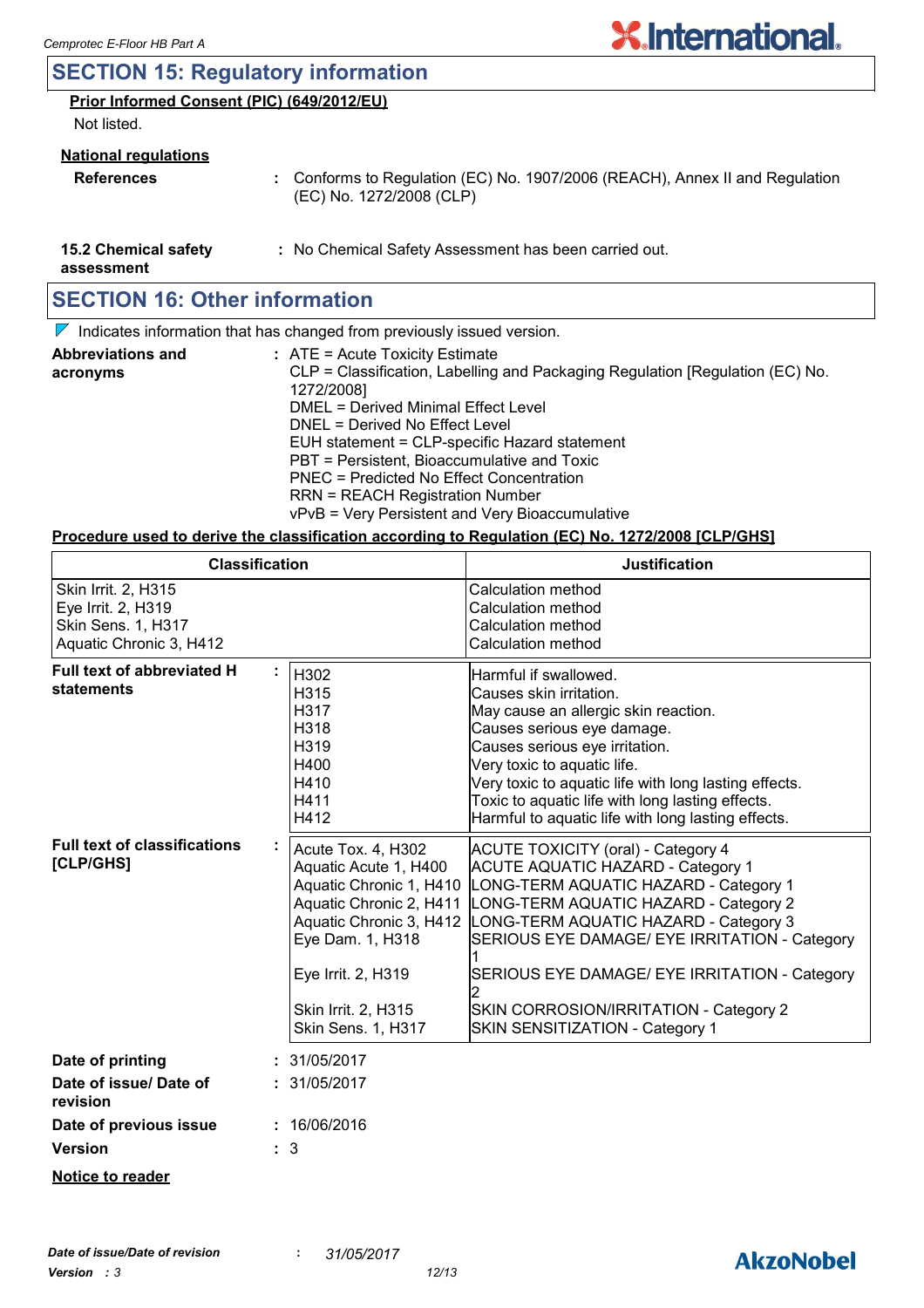## **SECTION 16: Other information**

**IMPORTANT NOTE: the information contained in this data sheet (as may be amended from time to time) is not intended to be exhaustive and is presented in good faith and believed to be correct as of the date on which it is prepared. It is the userˈs responsibility to verify that this data sheet is current prior to using the product to which it relates.**

**Persons using the information must make their own determinations as to the suitability of the relevant product for their purposes prior to use. Where those purposes are other than as specifically recommended in this safety data sheet, then the user uses the product at their own risk.**

**MANUFACTURER'S DISCLAIMER: the conditions, methods and factors affecting the handling, storage, application, use and disposal of the product are not under the control and knowledge of the manufacturer. Therefore the manufacturer does not assume responsibility for any adverse events which may occur in the handling, storage, application, use, misuse or disposal of the product and, so far as permitted by applicable law, the manufacturer expressly disclaims liability for any and all loss, damages and/or expenses arising out of or in any way connected to the storage, handling, use or disposal of the product. Safe handling, storage, use and disposal are the responsibility of the users. Users must comply with all applicable health and safety laws.**

**Unless we have agreed to the contrary, all products are supplied by us subject to our standard terms and conditions of business, which include limitations of liability. Please make sure to refer to these and / or the relevant agreement which you have with AkzoNobel (or its affiliate, as the case may be). © AkzoNobel**

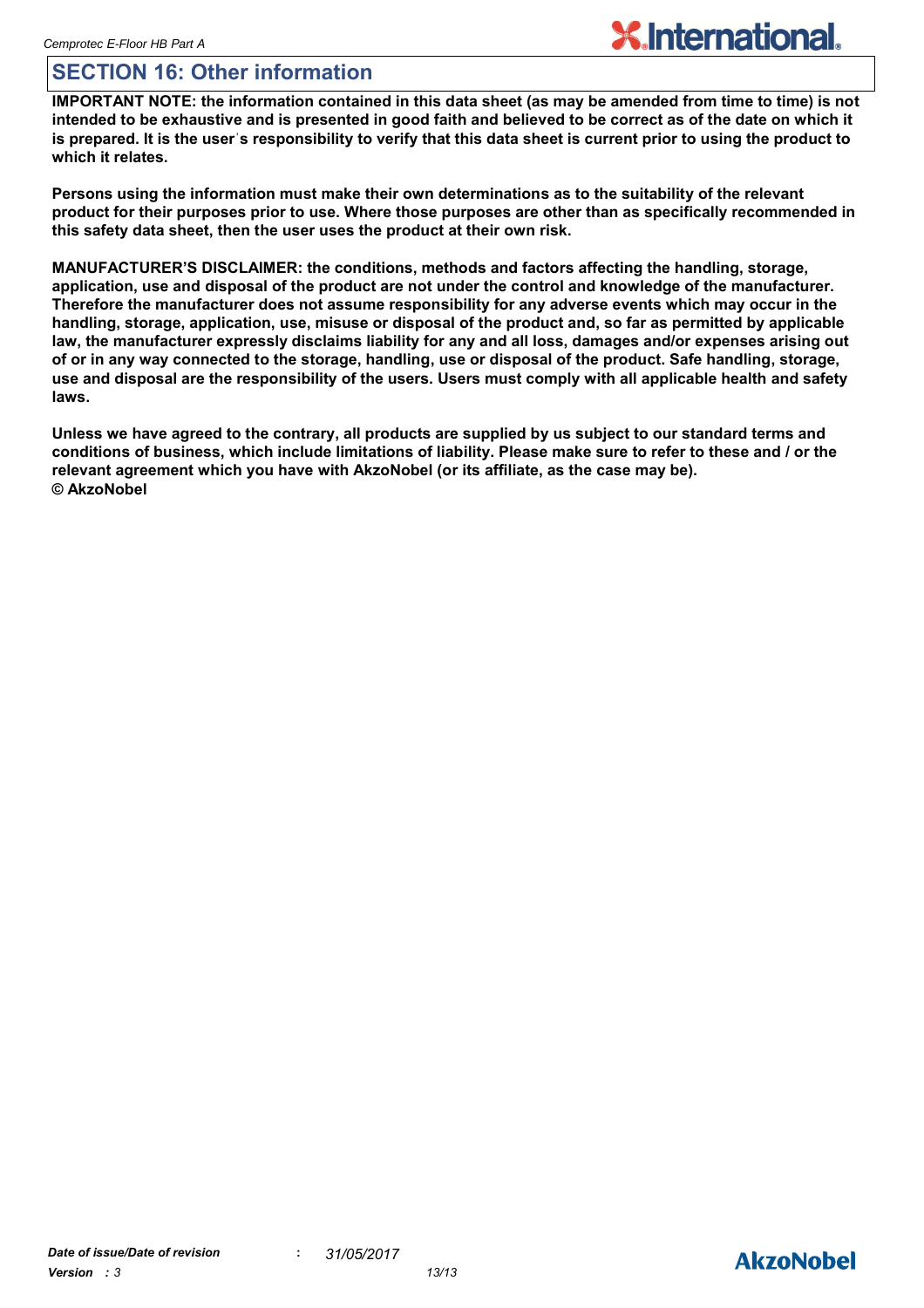**Conforms to Regulation (EC) No. 1907/2006 (REACH), Annex II, as amended by Regulation (EU) No. 2015/830. - United Kingdom (UK)**

## **Cemprotec E-Floor HB Part B SAFETY DATA SHEET**

## **SECTION 1: Identification of the substance/mixture and of the company/ undertaking**

#### **1.1 Product identifier**

Product name : Cemprotec E-Floor HB Part B

#### **1.2 Relevant identified uses of the substance or mixture and uses advised against**

| <b>Identified uses</b>                        |               |  |  |  |
|-----------------------------------------------|---------------|--|--|--|
| Professional application of coatings and inks |               |  |  |  |
| <b>Uses advised against</b>                   | <b>Reason</b> |  |  |  |
| <b>All Other Uses</b>                         |               |  |  |  |

#### **1.3 Details of the supplier of the safety data sheet**

| Flexcrete Technologies Ltd.<br><b>Tomlinson Road</b><br>Leyland<br>Lancashire, United Kingdom<br><b>PR25 2DY</b> |                                                                                               |
|------------------------------------------------------------------------------------------------------------------|-----------------------------------------------------------------------------------------------|
| Tel: +44(0)1772 450950                                                                                           |                                                                                               |
| e-mail address of person<br>responsible for this SDS<br><b>National contact</b>                                  | : sdsfellinguk@akzonobel.com                                                                  |
| 1.4 Emergency telephone number                                                                                   |                                                                                               |
|                                                                                                                  | <b>National advisory body/Poison Centre (For use only by licensed medical professionals.)</b> |
| Telephone number                                                                                                 | : +44 (0) 344 892 0111 (UK) +353 (0) 1809 2566 (Eire)                                         |
| <b>Supplier</b>                                                                                                  |                                                                                               |
| Telephone number                                                                                                 | $: +44(0)1914696111(24H)$                                                                     |

#### **SECTION 2: Hazards identification**

#### **2.1 Classification of the substance or mixture**

**Product definition :** Mixture

#### **Classification according to Regulation (EC) No. 1272/2008 [CLP/GHS]**

Skin Irrit. 2, H315 Eye Dam. 1, H318 Skin Sens. 1, H317

The product is classified as hazardous according to Regulation (EC) 1272/2008 as amended.

See Section 16 for the full text of the H statements declared above.

See Section 11 for more detailed information on health effects and symptoms.

#### **2.2 Label elements**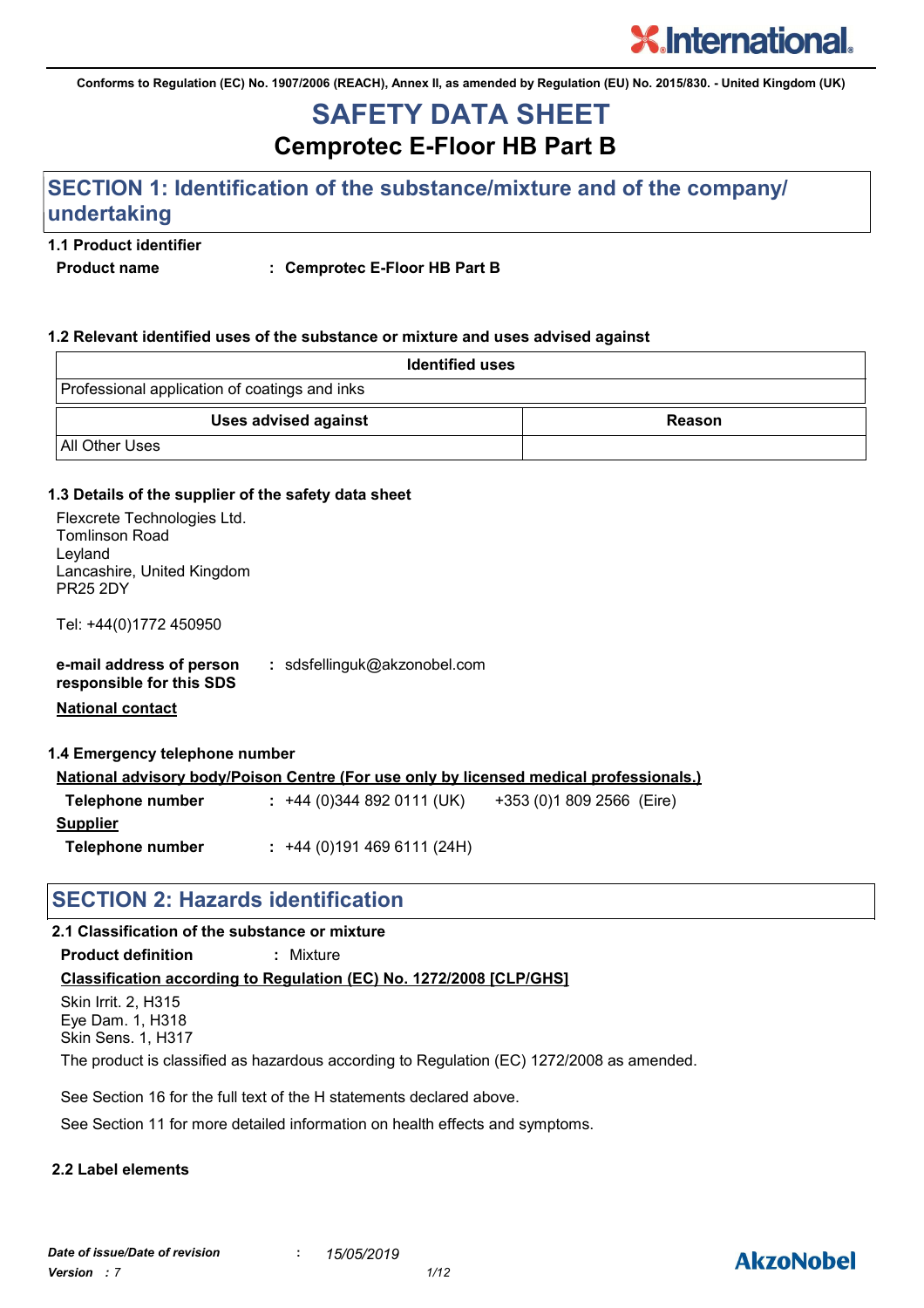## **SECTION 2: Hazards identification**

| <b>Hazard pictograms</b>                                                                                                                                 |                                                                                                                                                                                        |
|----------------------------------------------------------------------------------------------------------------------------------------------------------|----------------------------------------------------------------------------------------------------------------------------------------------------------------------------------------|
| <b>Signal word</b>                                                                                                                                       | Danger                                                                                                                                                                                 |
| <b>Hazard statements</b>                                                                                                                                 | : Causes serious eye damage.<br>Causes skin irritation.<br>May cause an allergic skin reaction.                                                                                        |
| <b>Precautionary statements</b>                                                                                                                          |                                                                                                                                                                                        |
| General                                                                                                                                                  | Not applicable.                                                                                                                                                                        |
| <b>Prevention</b>                                                                                                                                        | Wear protective gloves. Wear eye or face protection. Avoid breathing dust.                                                                                                             |
| <b>Response</b>                                                                                                                                          | IF ON SKIN: Take off contaminated clothing and wash it before reuse. IF IN EYES:<br>Rinse cautiously with water for several minutes. Immediately call a POISON<br>CENTER or physician. |
| <b>Storage</b>                                                                                                                                           | Not applicable.<br>÷.                                                                                                                                                                  |
| <b>Disposal</b>                                                                                                                                          | Dispose of contents and container in accordance with all local, regional, national<br>and international regulations.                                                                   |
| <b>Hazardous ingredients</b>                                                                                                                             | Cement, portland, chemicals<br>Calcium aluminate sulphate                                                                                                                              |
| <b>Supplemental label</b><br>elements                                                                                                                    |                                                                                                                                                                                        |
| <b>Annex XVII - Restrictions</b><br>on the manufacture,<br>placing on the market and<br>use of certain dangerous<br>substances, mixtures and<br>articles | Not applicable.                                                                                                                                                                        |

| 2.3 Other hazards            |               |
|------------------------------|---------------|
| Other hazards which do       | : None known. |
| not result in classification |               |

## **SECTION 3: Composition/information on ingredients**

| 3.2 Mixtures                            | : Mixture                        |                      |                                                                                                               |                    |             |
|-----------------------------------------|----------------------------------|----------------------|---------------------------------------------------------------------------------------------------------------|--------------------|-------------|
| <b>Product/ingredient</b><br>name       | <b>Identifiers</b>               | $%$ by<br>weight     | <b>Classification</b><br><b>Regulation (EC) No.</b><br>1272/2008 [CLP]                                        | <b>Nota</b><br>(s) | <b>Type</b> |
| crystalline silica                      | EC: 238-878-4<br>CAS: 14808-60-7 | ≥50 - ≤75            | Not classified.                                                                                               |                    | $[2]$       |
| Cement, portland,<br>chemicals          | EC: 266-043-4<br>CAS: 65997-15-1 | $≥10 - 20$           | Skin Irrit. 2, H315<br>Eye Dam. 1, H318<br>Skin Sens. 1, H317<br>STOT SE 3, H335                              |                    | [1] [2]     |
| glass, oxide, chemicals   EC: 266-046-0 | CAS: 65997-17-3                  | $\leq$ 3             | Not classified.                                                                                               |                    | $[2]$       |
| Calcium aluminate<br>sulphate           | CAS: 12005-25-3                  | $\leq$ 3             | Skin Sens. 1, H317<br>EUH066<br>See Section 16 for the<br>full text of the H<br>statements declared<br>above. |                    | $[1]$       |
| Date of issue/Date of revision          | ÷.<br>15/05/2019                 | $\sim$ $\sim$ $\sim$ |                                                                                                               | <b>AkzoNobel</b>   |             |

*Version : 7 2/12*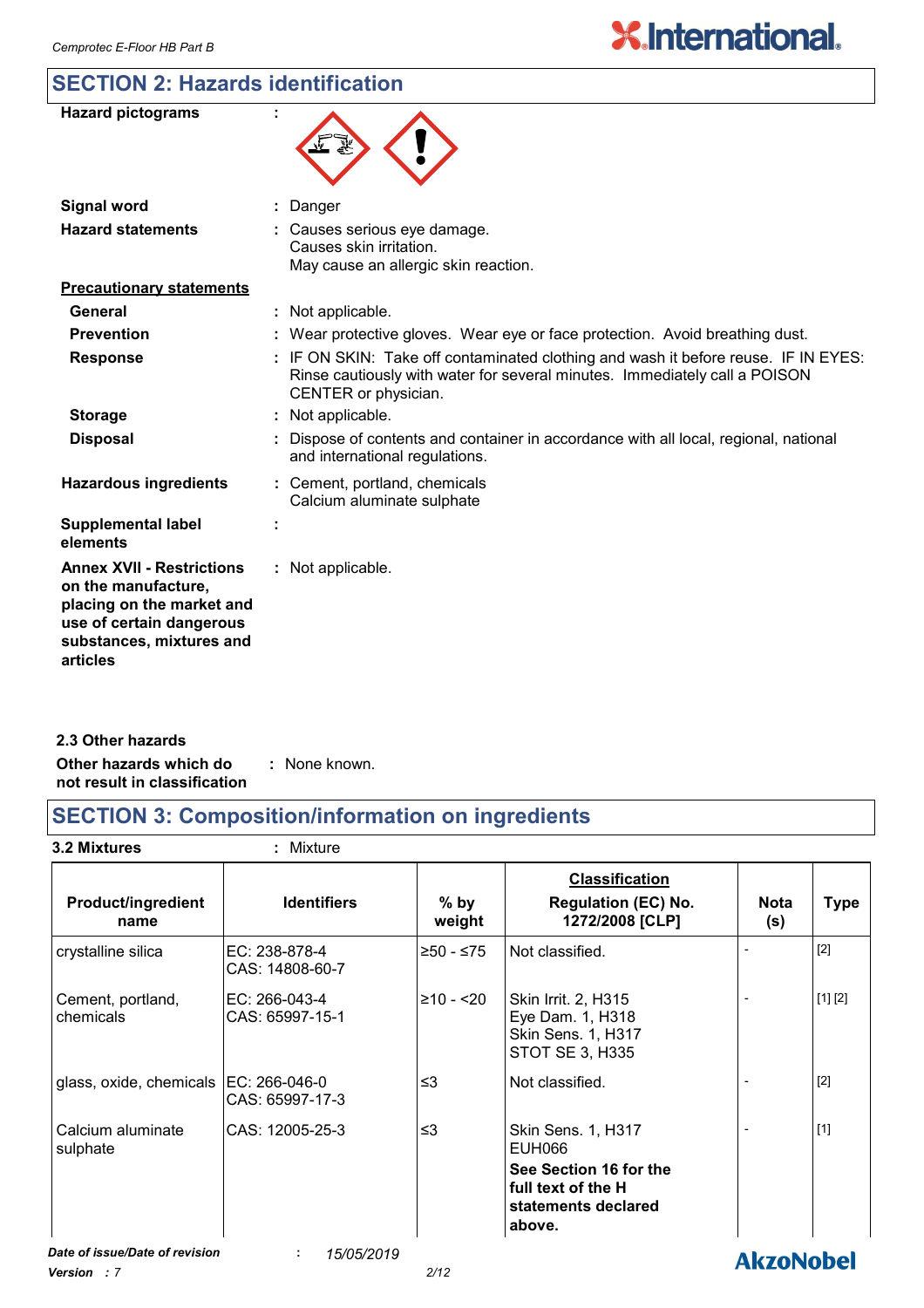## **SECTION 3: Composition/information on ingredients**

There are no additional ingredients present which, within the current knowledge of the supplier and in the concentrations applicable, are classified as hazardous to health or the environment, are PBTs or vPvBs or have been assigned a workplace exposure limit and hence require reporting in this section.

**X.International.** 

#### Type

[1] Substance classified with a health or environmental hazard

- [2] Substance with a workplace exposure limit
- [3] Substance meets the criteria for PBT according to Regulation (EC) No. 1907/2006, Annex XIII
- [4] Substance meets the criteria for vPvB according to Regulation (EC) No. 1907/2006, Annex XIII

[5] Substance of equivalent concern

Occupational exposure limits, if available, are listed in Section 8.

#### **SECTION 4: First aid measures**

#### **4.1 Description of first aid measures**

| General                           | : In all cases of doubt, or when symptoms persist, seek medical attention. Never give<br>anything by mouth to an unconscious person. If unconscious, place in recovery<br>position and seek medical advice.                                                                                                                                                                                                     |  |
|-----------------------------------|-----------------------------------------------------------------------------------------------------------------------------------------------------------------------------------------------------------------------------------------------------------------------------------------------------------------------------------------------------------------------------------------------------------------|--|
| Eye contact                       | : Check for and remove any contact lenses. Immediately flush eyes with running<br>water for at least 15 minutes, keeping eyelids open. Seek immediate medical<br>attention.                                                                                                                                                                                                                                     |  |
| <b>Inhalation</b>                 | : Remove to fresh air. Keep person warm and at rest. If not breathing, if breathing is<br>irregular or if respiratory arrest occurs, provide artificial respiration or oxygen by<br>trained personnel. Seek medical attention.                                                                                                                                                                                  |  |
| <b>Skin contact</b>               | : Remove contaminated clothing and shoes. Wash skin thoroughly with soap and<br>water or use recognised skin cleanser. Seek medical attention if irritation persists.<br>Do NOT use solvents or thinners.                                                                                                                                                                                                       |  |
| Ingestion                         | : If swallowed, seek medical advice immediately and show the container or label.<br>Keep person warm and at rest. Do NOT induce vomiting.                                                                                                                                                                                                                                                                       |  |
| <b>Protection of first-aiders</b> | : No action shall be taken involving any personal risk or without suitable training. If it<br>is suspected that fumes are still present, the rescuer should wear an appropriate<br>mask or self-contained breathing apparatus. It may be dangerous to the person<br>providing aid to give mouth-to-mouth resuscitation. Wash contaminated clothing<br>thoroughly with water before removing it, or wear gloves. |  |

#### **4.2 Most important symptoms and effects, both acute and delayed**

| <b>Potential acute health effects</b> |                                                                                                                                |  |  |
|---------------------------------------|--------------------------------------------------------------------------------------------------------------------------------|--|--|
| Eye contact                           | : Causes serious eye damage.                                                                                                   |  |  |
| <b>Inhalation</b>                     | : May give off gas, vapour or dust that is very irritating or corrosive to the respiratory<br>system.                          |  |  |
| <b>Skin contact</b>                   | : Causes skin irritation. May cause an allergic skin reaction.                                                                 |  |  |
| Ingestion                             | : Irritating to mouth, throat and stomach.                                                                                     |  |  |
| Over-exposure signs/symptoms          |                                                                                                                                |  |  |
| Eye contact                           | : Adverse symptoms may include the following:<br>pain<br>watering<br>redness                                                   |  |  |
| <b>Inhalation</b>                     | : No specific data.                                                                                                            |  |  |
| <b>Skin contact</b>                   | : Adverse symptoms may include the following:<br>pain or irritation<br>redness<br>blistering may occur                         |  |  |
| Ingestion                             | : Adverse symptoms may include the following:<br>stomach pains                                                                 |  |  |
|                                       | 4.3 Indication of any immediate medical attention and special treatment needed                                                 |  |  |
| Notes to physician                    | : Treat symptomatically. Contact poison treatment specialist immediately if large<br>quantities have been ingested or inhaled. |  |  |

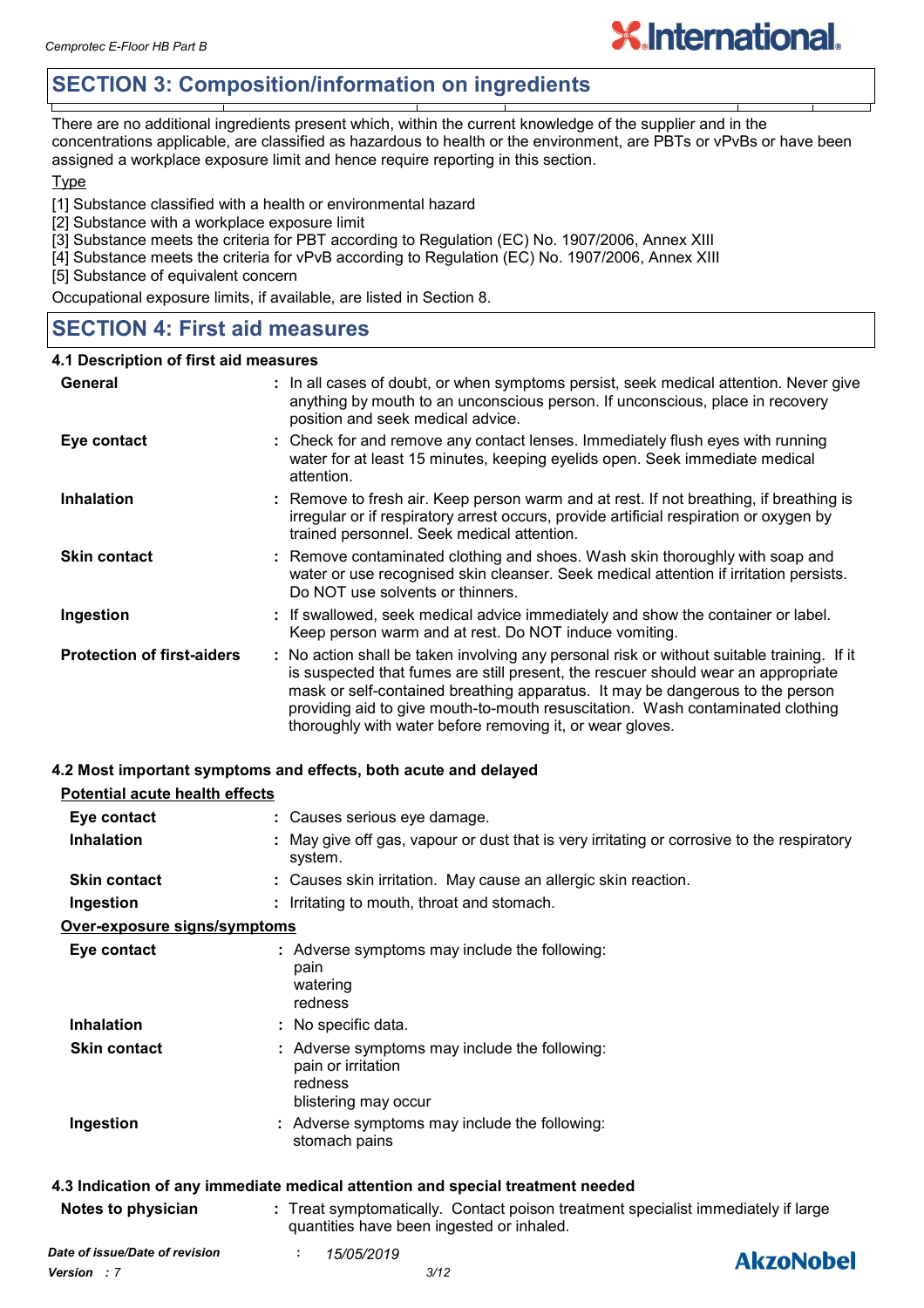## **SECTION 4: First aid measures**

# **X.International.**

## **SECTION 5: Firefighting measures**

**Specific treatments :** No specific treatment.

|  | 5.1 Extinguishing media |  |
|--|-------------------------|--|
|--|-------------------------|--|

| Suitable extinguishing<br>media   | : Use an extinguishing agent suitable for the surrounding fire. |
|-----------------------------------|-----------------------------------------------------------------|
| Unsuitable extinguishing<br>media | : None known.                                                   |

#### **5.2 Special hazards arising from the substance or mixture**

| Hazards from the<br>substance or mixture                 | : No specific fire or explosion hazard.                                                                                                                                                                                                                                                                                                                               |  |
|----------------------------------------------------------|-----------------------------------------------------------------------------------------------------------------------------------------------------------------------------------------------------------------------------------------------------------------------------------------------------------------------------------------------------------------------|--|
| <b>Hazardous thermal</b><br>decomposition products       | : Decomposition products may include the following materials:<br>carbon dioxide<br>carbon monoxide<br>sulfur oxides<br>metal oxide/oxides                                                                                                                                                                                                                             |  |
| 5.3 Advice for firefighters                              |                                                                                                                                                                                                                                                                                                                                                                       |  |
| <b>Special protective actions</b><br>for fire-fighters   | : Promptly isolate the scene by removing all persons from the vicinity of the incident if<br>there is a fire. No action shall be taken involving any personal risk or without<br>suitable training.                                                                                                                                                                   |  |
| <b>Special protective</b><br>equipment for fire-fighters | : Fire-fighters should wear appropriate protective equipment and self-contained<br>breathing apparatus (SCBA) with a full face-piece operated in positive pressure<br>mode. Clothing for fire-fighters (including helmets, protective boots and gloves)<br>conforming to European standard EN 469 will provide a basic level of protection for<br>chemical incidents. |  |

## **SECTION 6: Accidental release measures**

| 6.1 Personal precautions, protective equipment and emergency procedures |  |                                                                                                                                                                                                                                                                                                                                                                                 |                  |  |
|-------------------------------------------------------------------------|--|---------------------------------------------------------------------------------------------------------------------------------------------------------------------------------------------------------------------------------------------------------------------------------------------------------------------------------------------------------------------------------|------------------|--|
| For non-emergency<br>personnel                                          |  | : No action shall be taken involving any personal risk or without suitable training.<br>Evacuate surrounding areas. Keep unnecessary and unprotected personnel from<br>entering. Do not touch or walk through spilt material. Provide adequate ventilation.<br>Wear appropriate respirator when ventilation is inadequate. Put on appropriate<br>personal protective equipment. |                  |  |
|                                                                         |  | For emergency responders : If specialised clothing is required to deal with the spillage, take note of any<br>information in Section 8 on suitable and unsuitable materials. See also the<br>information in "For non-emergency personnel".                                                                                                                                      |                  |  |
| <b>6.2 Environmental</b><br>precautions                                 |  | : Avoid dispersal of spilt material and runoff and contact with soil, waterways, drains<br>and sewers. Inform the relevant authorities if the product has caused environmental<br>pollution (sewers, waterways, soil or air).                                                                                                                                                   |                  |  |
| 6.3 Methods and material for containment and cleaning up                |  |                                                                                                                                                                                                                                                                                                                                                                                 |                  |  |
| <b>Small spill</b>                                                      |  | : Move containers from spill area. Avoid dust generation. Using a vacuum with<br>HEPA filter will reduce dust dispersal. Place spilled material in a designated,<br>labeled waste container. Dispose of via a licensed waste disposal contractor.                                                                                                                               |                  |  |
| Large spill                                                             |  | : Move containers from spill area. Approach the release from upwind. Prevent entry<br>into sewers, water courses, basements or confined areas. Avoid dust generation.<br>Do not dry sweep. Vacuum dust with equipment fitted with a HEPA filter and place<br>in a closed, labeled waste container. Dispose of via a licensed waste disposal<br>contractor.                      |                  |  |
| 6.4 Reference to other<br>sections                                      |  | : See Section 1 for emergency contact information.<br>See Section 8 for information on appropriate personal protective equipment.<br>See Section 13 for additional waste treatment information.                                                                                                                                                                                 |                  |  |
| Date of issue/Date of revision                                          |  | 15/05/2019                                                                                                                                                                                                                                                                                                                                                                      | <b>AkzoNobel</b> |  |
| Version : 7                                                             |  | 4/12                                                                                                                                                                                                                                                                                                                                                                            |                  |  |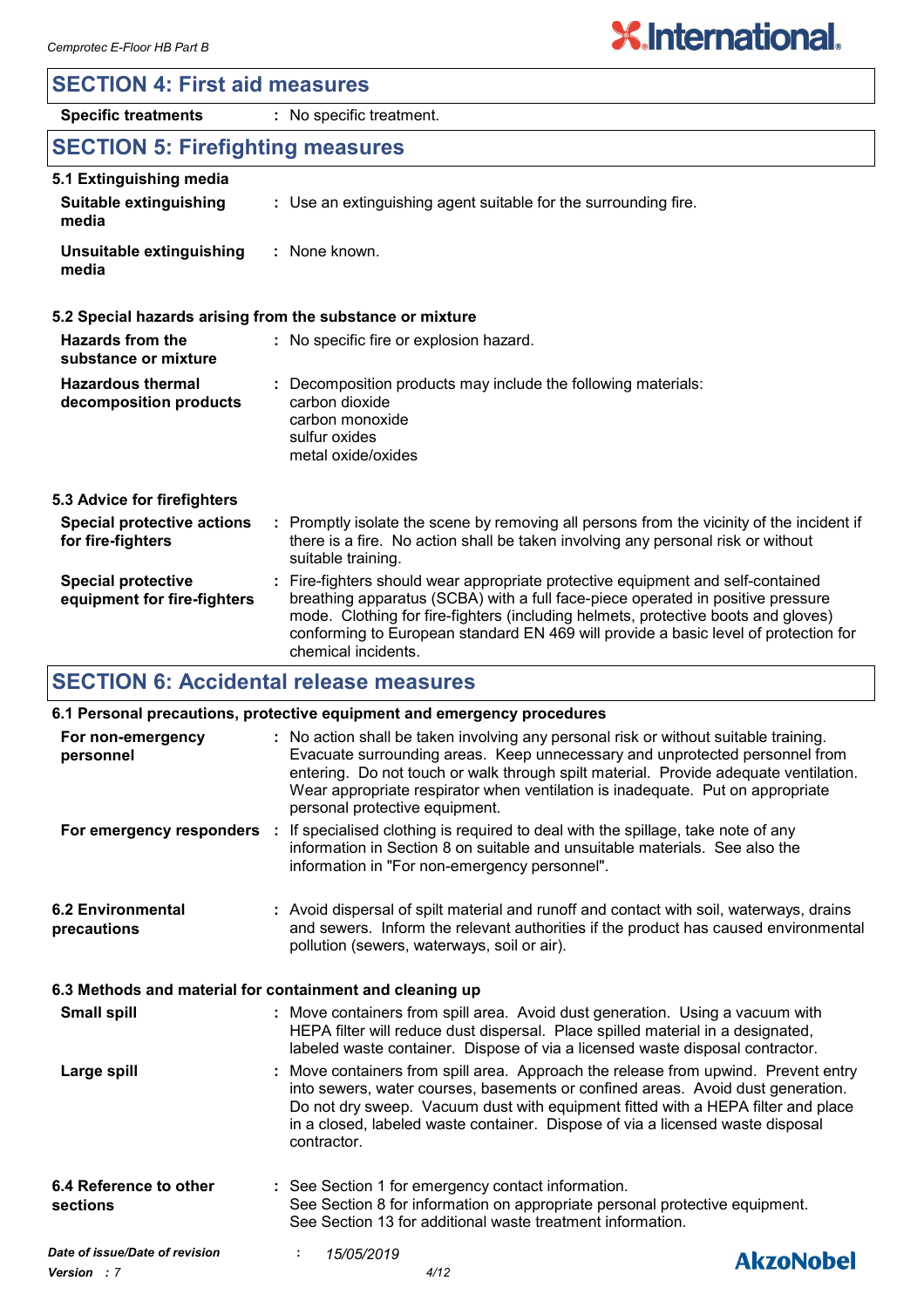## **SECTION 7: Handling and storage**

The information in this section contains generic advice and guidance. The list of Identified Uses in Section 1 should be consulted for any available use-specific information provided in the Exposure Scenario(s).

#### **7.1 Precautions for safe handling**

| <b>Protective measures</b>                | : Put on appropriate personal protective equipment (see Section 8). Persons with a<br>history of skin sensitization problems should not be employed in any process in<br>which this product is used. Do not get in eyes or on skin or clothing. Do not ingest.<br>If during normal use the material presents a respiratory hazard, use only with<br>adequate ventilation or wear appropriate respirator. Keep in the original container or<br>an approved alternative made from a compatible material, kept tightly closed when<br>not in use. Empty containers retain product residue and can be hazardous. Do not<br>reuse container. |
|-------------------------------------------|-----------------------------------------------------------------------------------------------------------------------------------------------------------------------------------------------------------------------------------------------------------------------------------------------------------------------------------------------------------------------------------------------------------------------------------------------------------------------------------------------------------------------------------------------------------------------------------------------------------------------------------------|
| Advice on general<br>occupational hygiene | : Eating, drinking and smoking should be prohibited in areas where this material is<br>handled, stored and processed. Workers should wash hands and face before<br>eating, drinking and smoking. Remove contaminated clothing and protective<br>equipment before entering eating areas. See also Section 8 for additional<br>information on hygiene measures.                                                                                                                                                                                                                                                                           |

#### **7.2 Conditions for safe storage, including any incompatibilities**

Store in accordance with local regulations. Store in original container protected from direct sunlight in a dry, cool and well-ventilated area, away from incompatible materials (see Section 10) and food and drink. Store locked up. Keep container tightly closed and sealed until ready for use. Containers that have been opened must be carefully resealed and kept upright to prevent leakage. Do not store in unlabelled containers. Use appropriate containment to avoid environmental contamination.

#### **7.3 Specific end use(s)**

| <b>Recommendations</b>     | $:$ Not available. |
|----------------------------|--------------------|
| Industrial sector specific | : Not available.   |
| solutions                  |                    |

## **SECTION 8: Exposure controls/personal protection**

The information in this section contains generic advice and guidance. Information is provided based on typical anticipated uses of the product. Additional measures might be required for bulk handling or other uses that could significantly increase worker exposure or environmental releases.

#### **8.1 Control parameters**

#### **Occupational exposure limits**

| <b>Product/ingredient name</b>              |                                                                                                                                                                                                                                                                                                                                                                                                                                                                                                                                                                                                                                                                                                                                                                                                                                                                                                                                                                                                                       | <b>Exposure limit values</b> |
|---------------------------------------------|-----------------------------------------------------------------------------------------------------------------------------------------------------------------------------------------------------------------------------------------------------------------------------------------------------------------------------------------------------------------------------------------------------------------------------------------------------------------------------------------------------------------------------------------------------------------------------------------------------------------------------------------------------------------------------------------------------------------------------------------------------------------------------------------------------------------------------------------------------------------------------------------------------------------------------------------------------------------------------------------------------------------------|------------------------------|
| crystalline silica                          | EH40/2005 WELs (United Kingdom (UK), 12/2011).<br>TWA: 0.1 mg/m <sup>3</sup> 8 hours. Form: respirable dust                                                                                                                                                                                                                                                                                                                                                                                                                                                                                                                                                                                                                                                                                                                                                                                                                                                                                                           |                              |
| Cement, portland, chemicals                 | EH40/2005 WELs (United Kingdom (UK), 12/2011).<br>TWA: 10 mg/m <sup>3</sup> 8 hours. Form: inhalable dust<br>TWA: 4 mg/m <sup>3</sup> 8 hours. Form: respirable dust                                                                                                                                                                                                                                                                                                                                                                                                                                                                                                                                                                                                                                                                                                                                                                                                                                                  |                              |
| glass, oxide, chemicals                     | EH40/2005 WELs (United Kingdom (UK), 12/2011).<br>TWA: 5 mg/m <sup>3</sup> 8 hours.                                                                                                                                                                                                                                                                                                                                                                                                                                                                                                                                                                                                                                                                                                                                                                                                                                                                                                                                   |                              |
| <b>Recommended monitoring</b><br>procedures | : If this product contains ingredients with exposure limits, personal, workplace<br>atmosphere or biological monitoring may be required to determine the effectiveness<br>of the ventilation or other control measures and/or the necessity to use respiratory<br>protective equipment. Reference should be made to monitoring standards, such as<br>the following: European Standard EN 689 (Workplace atmospheres - Guidance for<br>the assessment of exposure by inhalation to chemical agents for comparison with<br>limit values and measurement strategy) European Standard EN 14042 (Workplace<br>atmospheres - Guide for the application and use of procedures for the assessment<br>of exposure to chemical and biological agents) European Standard EN 482<br>(Workplace atmospheres - General requirements for the performance of procedures<br>for the measurement of chemical agents) Reference to national guidance<br>documents for methods for the determination of hazardous substances will also be |                              |
| Date of issue/Date of revision              | 15/05/2019                                                                                                                                                                                                                                                                                                                                                                                                                                                                                                                                                                                                                                                                                                                                                                                                                                                                                                                                                                                                            | <b>Almablahal</b>            |

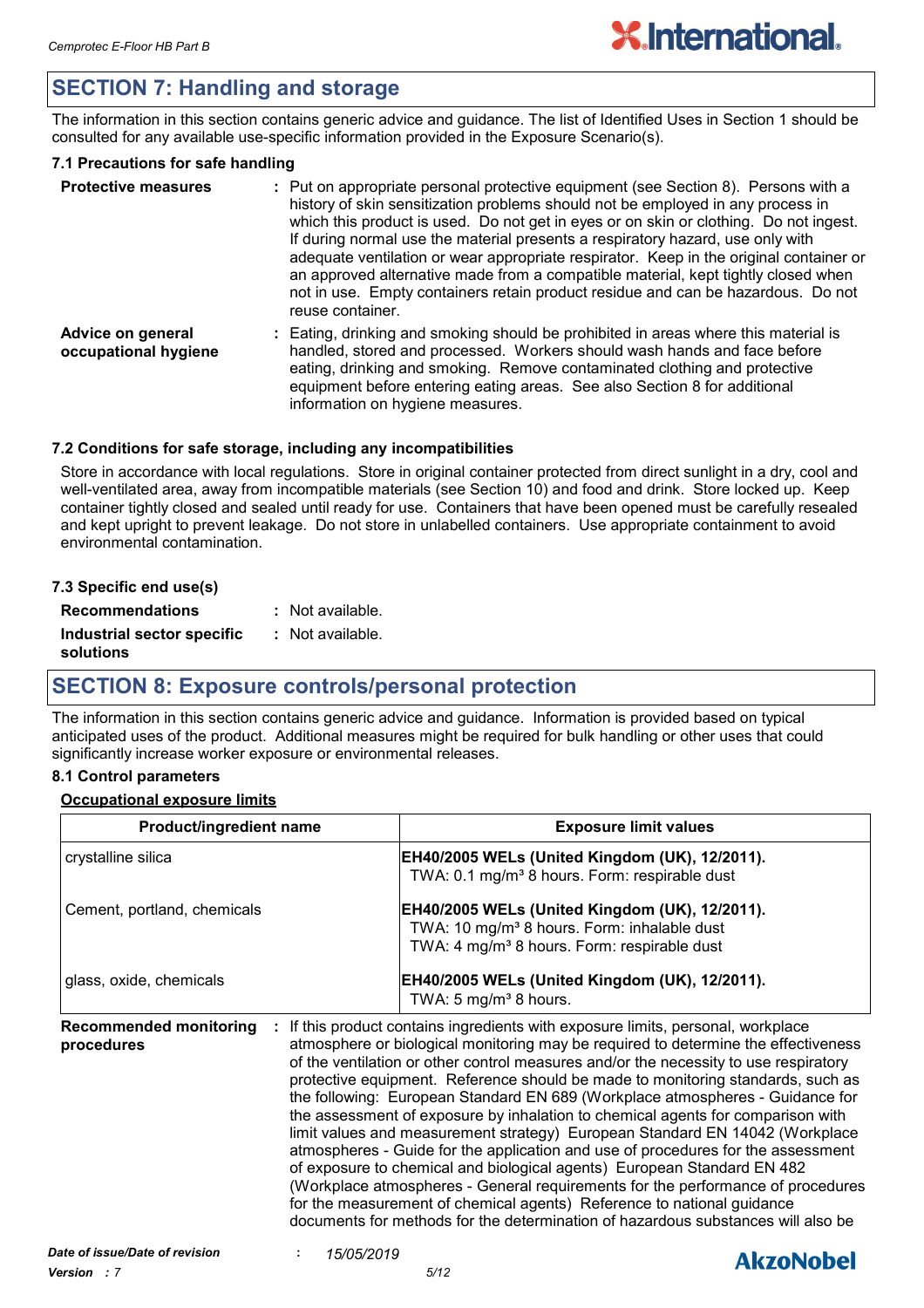## **SECTION 8: Exposure controls/personal protection**

required.

#### **DNELs/DMELs**

No DNELs/DMELs available.

#### **PNECs**

No PNECs available

| 8.2 Exposure controls                     |                                                                                                                                                                                                                                                                                                                                                                                                                                                                                                                                                                                                                                                                                                                                                                                                                                                                                                                                                                                                                                                                                                                                                                                                                                                                                                                                                                          |
|-------------------------------------------|--------------------------------------------------------------------------------------------------------------------------------------------------------------------------------------------------------------------------------------------------------------------------------------------------------------------------------------------------------------------------------------------------------------------------------------------------------------------------------------------------------------------------------------------------------------------------------------------------------------------------------------------------------------------------------------------------------------------------------------------------------------------------------------------------------------------------------------------------------------------------------------------------------------------------------------------------------------------------------------------------------------------------------------------------------------------------------------------------------------------------------------------------------------------------------------------------------------------------------------------------------------------------------------------------------------------------------------------------------------------------|
| Appropriate engineering<br>controls       | : If user operations generate dust, fumes, gas, vapour or mist, use process<br>enclosures, local exhaust ventilation or other engineering controls to keep worker<br>exposure to airborne contaminants below any recommended or statutory limits.                                                                                                                                                                                                                                                                                                                                                                                                                                                                                                                                                                                                                                                                                                                                                                                                                                                                                                                                                                                                                                                                                                                        |
| <b>Individual protection measures</b>     |                                                                                                                                                                                                                                                                                                                                                                                                                                                                                                                                                                                                                                                                                                                                                                                                                                                                                                                                                                                                                                                                                                                                                                                                                                                                                                                                                                          |
| <b>Hygiene measures</b>                   | : Wash hands, forearms and face thoroughly after handling chemical products,<br>before eating, smoking and using the lavatory and at the end of the working period.<br>Appropriate techniques should be used to remove potentially contaminated clothing.<br>Contaminated work clothing should not be allowed out of the workplace. Wash<br>contaminated clothing before reusing. Ensure that eyewash stations and safety<br>showers are close to the workstation location.                                                                                                                                                                                                                                                                                                                                                                                                                                                                                                                                                                                                                                                                                                                                                                                                                                                                                              |
| <b>Eye/face protection</b>                | : Safety eyewear complying with an approved standard should be used when a risk<br>assessment indicates this is necessary to avoid exposure to liquid splashes, mists,<br>gases or dusts. Use eye protection according to EN 166, designed to protect<br>against liquid splashes. If contact is possible, the following protection should be<br>worn, unless the assessment indicates a higher degree of protection: chemical<br>splash goggles and/or face shield. If inhalation hazards exist, a full-face respirator<br>may be required instead.                                                                                                                                                                                                                                                                                                                                                                                                                                                                                                                                                                                                                                                                                                                                                                                                                      |
| <b>Skin protection</b>                    |                                                                                                                                                                                                                                                                                                                                                                                                                                                                                                                                                                                                                                                                                                                                                                                                                                                                                                                                                                                                                                                                                                                                                                                                                                                                                                                                                                          |
| <b>Hand protection</b>                    | : Use chemical resistant gloves classified under Standard EN 374: Protective gloves<br>against chemicals and micro-organisms. Recommended: Viton® or Nitrile<br>gloves. When prolonged or frequently repeated contact may occur, a glove with a<br>protection class of 6 (breakthrough time greater than 480 minutes according to EN<br>374) is recommended. When only brief contact is expected, a glove with a<br>protection class of 2 or higher (breakthrough time greater than 30 minutes<br>according to EN 374) is recommended. The user must check that the final choice<br>of type of glove selected for handling this product is the most appropriate and takes<br>into account the particular conditions of use, as included in the user's risk<br>assessment. NOTICE: The selection of a specific glove for a particular application<br>and duration of use in a workplace should also take into account all relevant<br>workplace factors such as, but not limited to: Other chemicals which may be<br>handled, physical requirements (cut/puncture protection, dexterity, thermal<br>protection), potential body reactions to glove materials, as well as the instructions/<br>specifications provided by the glove supplier. Barrier creams may help to protect<br>the exposed areas of the skin but should not be applied once exposure has<br>occurred. |
| <b>Body protection</b>                    | : Personal protective equipment for the body should be selected based on the task<br>being performed and the risks involved and should be approved by a specialist<br>before handling this product.EN ISO 13688                                                                                                                                                                                                                                                                                                                                                                                                                                                                                                                                                                                                                                                                                                                                                                                                                                                                                                                                                                                                                                                                                                                                                          |
| Other skin protection                     | : Appropriate footwear and any additional skin protection measures should be<br>selected based on the task being performed and the risks involved and should be<br>approved by a specialist before handling this product.                                                                                                                                                                                                                                                                                                                                                                                                                                                                                                                                                                                                                                                                                                                                                                                                                                                                                                                                                                                                                                                                                                                                                |
| <b>Respiratory protection</b>             | : Use a properly fitted, particulate filter respirator complying with an approved<br>standard if a risk assessment indicates this is necessary. Respirator selection<br>must be based on known or anticipated exposure levels, the hazards of the product<br>and the safe working limits of the selected respirator.                                                                                                                                                                                                                                                                                                                                                                                                                                                                                                                                                                                                                                                                                                                                                                                                                                                                                                                                                                                                                                                     |
| <b>Environmental exposure</b><br>controls | : Emissions from ventilation or work process equipment should be checked to<br>ensure they comply with the requirements of environmental protection legislation.<br>In some cases, fume scrubbers, filters or engineering modifications to the process<br>equipment will be necessary to reduce emissions to acceptable levels.                                                                                                                                                                                                                                                                                                                                                                                                                                                                                                                                                                                                                                                                                                                                                                                                                                                                                                                                                                                                                                          |

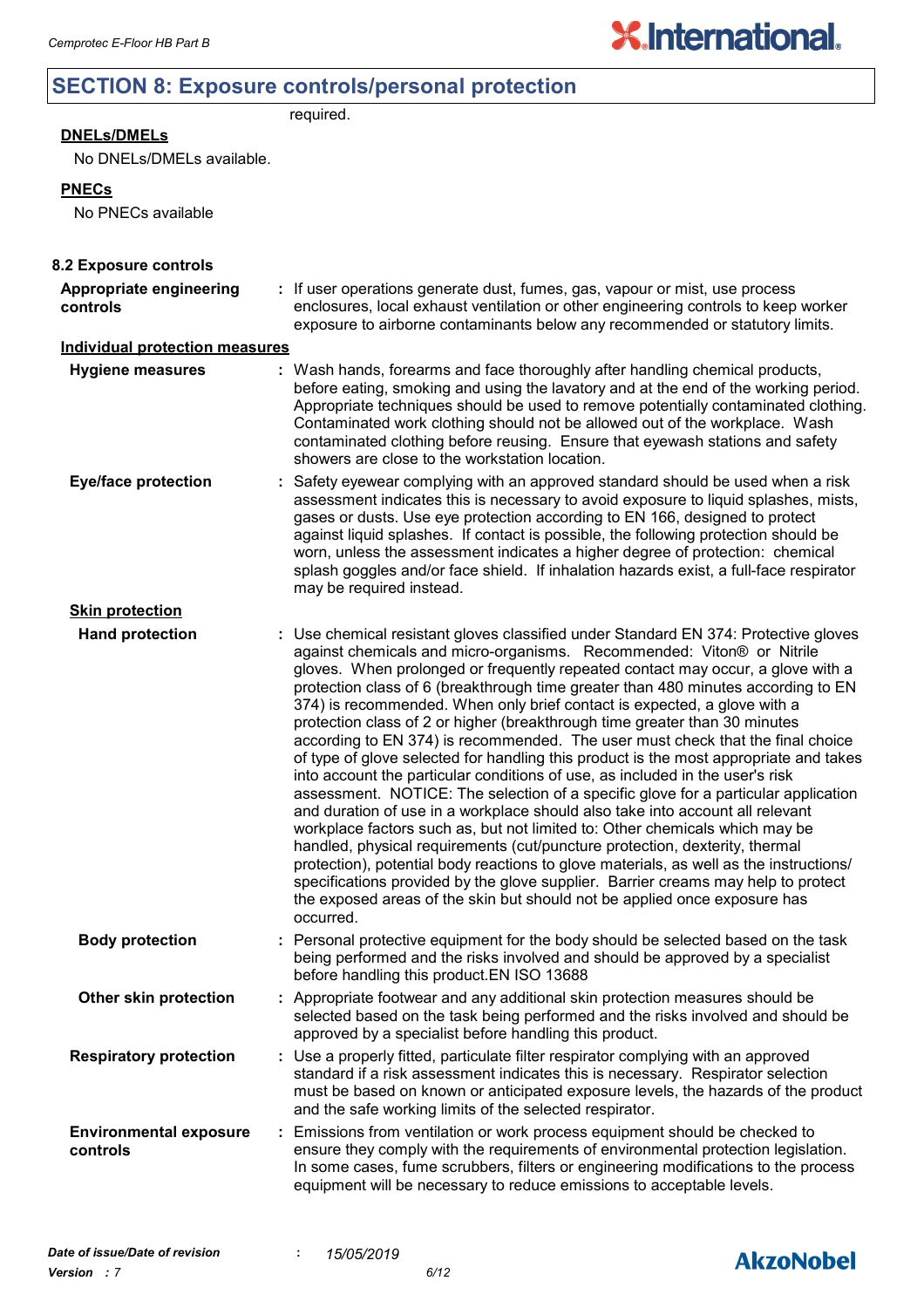## **SECTION 9: Physical and chemical properties**

## **9.1 Information on basic physical and chemical properties**

| <b>Physical state</b>                                             | : Solid. [powder]                                       |
|-------------------------------------------------------------------|---------------------------------------------------------|
| Colour                                                            | Grey.                                                   |
| Odour                                                             | Odourless.                                              |
| <b>Odour threshold</b>                                            | : Not available.                                        |
| рH                                                                | Not applicable.                                         |
| <b>Melting point/freezing point</b>                               | Not available.                                          |
| Initial boiling point and<br>boiling range                        | : Not available.                                        |
| <b>Flash point</b>                                                | : Closed cup: 101°C                                     |
| <b>Evaporation rate</b>                                           | Not available.                                          |
| <b>Flammability (solid, gas)</b>                                  | Not available.                                          |
| <b>Upper/lower flammability or</b><br>explosive limits            | : Not available.                                        |
| Vapour pressure                                                   | Not available.                                          |
| Vapour density                                                    | Not available.                                          |
| <b>Relative density</b>                                           | : 2.58                                                  |
| Solubility(ies)                                                   | Soluble in the following materials: cold water.         |
| <b>Partition coefficient: n-octanol/: Not available.</b><br>water |                                                         |
| <b>Auto-ignition temperature</b>                                  | : Not available.                                        |
| <b>Decomposition temperature</b>                                  | : Not available.                                        |
| <b>Viscosity</b>                                                  | Kinematic (room temperature): 969.79 mm <sup>2</sup> /s |
| <b>Explosive properties</b>                                       | Not available.                                          |
| <b>Oxidising properties</b>                                       | : Not available.                                        |

#### **9.2 Other information**

No additional information.

## **SECTION 10: Stability and reactivity**

| <b>10.1 Reactivity</b>                     | : No specific test data related to reactivity available for this product or its ingredients.              |
|--------------------------------------------|-----------------------------------------------------------------------------------------------------------|
| <b>10.2 Chemical stability</b>             | : The product is stable.                                                                                  |
| 10.3 Possibility of<br>hazardous reactions | : Under normal conditions of storage and use, hazardous reactions will not occur.                         |
| 10.4 Conditions to avoid                   | : No specific data.                                                                                       |
| 10.5 Incompatible materials                | : No specific data.                                                                                       |
| 10.6 Hazardous<br>decomposition products   | : Under normal conditions of storage and use, hazardous decomposition products<br>should not be produced. |

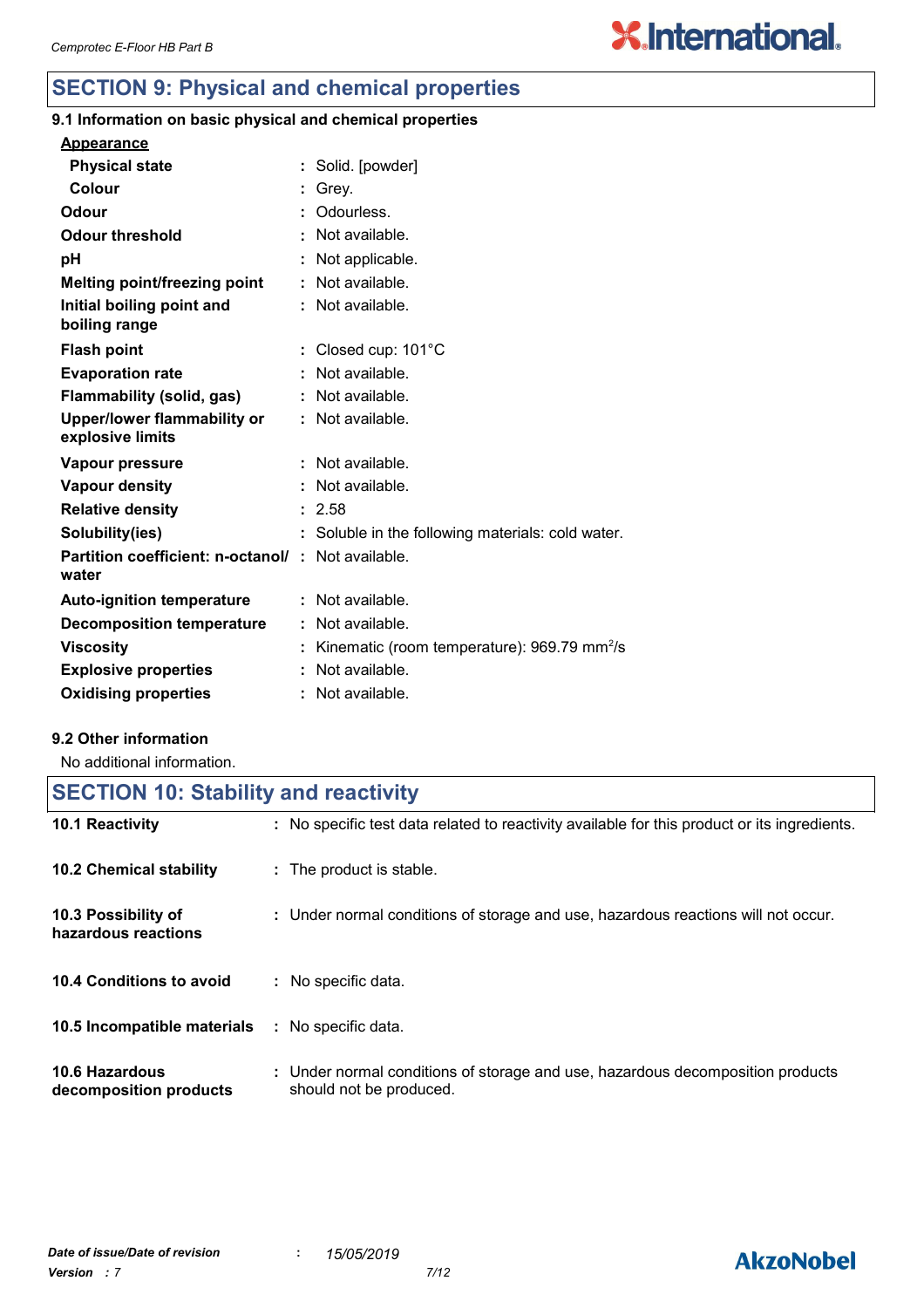## **SECTION 11: Toxicological information**

| 11.1 Information on toxicological effects               |                  |
|---------------------------------------------------------|------------------|
| <b>Acute toxicity</b>                                   |                  |
| <b>Conclusion/Summary</b>                               | : Not available. |
| <b>Irritation/Corrosion</b>                             |                  |
| <b>Conclusion/Summary</b>                               | : Not available. |
| Sensitisation                                           |                  |
| <b>Conclusion/Summary</b>                               | : Not available. |
| <u>Mutagenicity</u>                                     |                  |
| <b>Conclusion/Summary</b>                               | : Not available. |
| <b>Carcinogenicity</b>                                  |                  |
| <b>Conclusion/Summary</b>                               | : Not available. |
| <b>Reproductive toxicity</b>                            |                  |
| <b>Conclusion/Summary</b>                               | : Not available. |
| <b>Teratogenicity</b>                                   |                  |
| <b>Conclusion/Summary</b>                               | : Not available. |
| <u>Specific target organ toxicity (single exposure)</u> |                  |
|                                                         |                  |

| Product/ingredient name     | Category   | <b>Route of</b><br>exposure | <b>Target organs</b>                     |
|-----------------------------|------------|-----------------------------|------------------------------------------|
| Cement, portland, chemicals | Category 3 | Not applicable.             | Respiratory tract<br><b>l</b> irritation |

#### **Specific target organ toxicity (repeated exposure)**

Not available.

#### **Aspiration hazard**

Not available.

#### **Information on likely routes : Not available. of exposure**

#### **Potential acute health effects**

| Eye contact         | : Causes serious eye damage.                                                                          |
|---------------------|-------------------------------------------------------------------------------------------------------|
| <b>Inhalation</b>   | : May give off gas, vapour or dust that is very irritating or corrosive to the respiratory<br>system. |
| <b>Skin contact</b> | : Causes skin irritation. May cause an allergic skin reaction.                                        |
| Ingestion           | : Irritating to mouth, throat and stomach.                                                            |

#### **Symptoms related to the physical, chemical and toxicological characteristics**

| Eye contact         | : Adverse symptoms may include the following:<br>pain<br>watering<br>redness                           |
|---------------------|--------------------------------------------------------------------------------------------------------|
| <b>Inhalation</b>   | : No specific data.                                                                                    |
| <b>Skin contact</b> | : Adverse symptoms may include the following:<br>pain or irritation<br>redness<br>blistering may occur |
| Ingestion           | : Adverse symptoms may include the following:<br>stomach pains                                         |

#### **Delayed and immediate effects as well as chronic effects from short and long-term exposure Short term exposure**

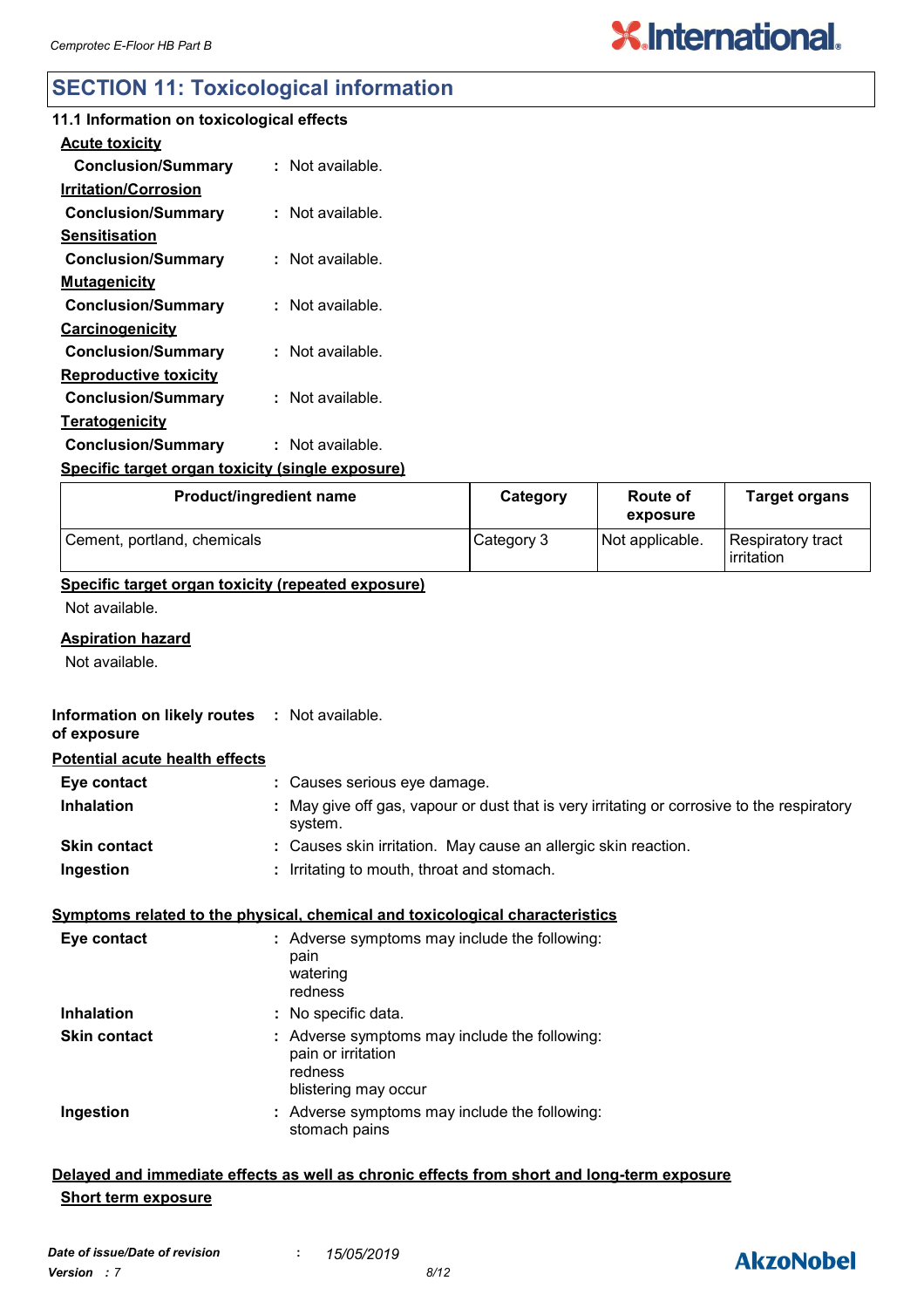## **SECTION 11: Toxicological information**

| <b>Potential immediate</b><br>effects   | $:$ Not available.                                                                                       |
|-----------------------------------------|----------------------------------------------------------------------------------------------------------|
| <b>Potential delayed effects</b>        | $:$ Not available.                                                                                       |
| Long term exposure                      |                                                                                                          |
| <b>Potential immediate</b><br>effects   | $:$ Not available.                                                                                       |
| <b>Potential delayed effects</b>        | $:$ Not available.                                                                                       |
| <b>Potential chronic health effects</b> |                                                                                                          |
| Not available.                          |                                                                                                          |
| <b>Conclusion/Summary</b>               | : Not available.                                                                                         |
| General                                 | : Once sensitized, a severe allergic reaction may occur when subsequently exposed<br>to very low levels. |
| Carcinogenicity                         | : No known significant effects or critical hazards.                                                      |
| <b>Mutagenicity</b>                     | : No known significant effects or critical hazards.                                                      |
| <b>Teratogenicity</b>                   | : No known significant effects or critical hazards.                                                      |
| <b>Developmental effects</b>            | : No known significant effects or critical hazards.                                                      |
| <b>Fertility effects</b>                | : No known significant effects or critical hazards.                                                      |
|                                         |                                                                                                          |

#### **Other information :** : Not available.

## **SECTION 12: Ecological information**

| <b>12.1 Toxicity</b><br><b>Conclusion/Summary</b>               | : Not available. |
|-----------------------------------------------------------------|------------------|
| 12.2 Persistence and degradability<br><b>Conclusion/Summary</b> | : Not available. |

#### **12.3 Bioaccumulative potential**

Not available.

| 12.4 Mobility in soil                     |                  |
|-------------------------------------------|------------------|
| Soil/water partition<br>coefficient (Koc) | : Not available. |
| <b>Mobility</b>                           | : Not available. |

| 12.5 Results of PBT and vPvB assessment |  |                   |  |
|-----------------------------------------|--|-------------------|--|
| <b>PBT</b>                              |  | : Not applicable. |  |
| <b>vPvB</b>                             |  | : Not applicable. |  |

**12.6 Other adverse effects** : No known significant effects or critical hazards.

## **SECTION 13: Disposal considerations**

The information in this section contains generic advice and guidance. The list of Identified Uses in Section 1 should be consulted for any available use-specific information provided in the Exposure Scenario(s).

#### **13.1 Waste treatment methods**

#### **Product**

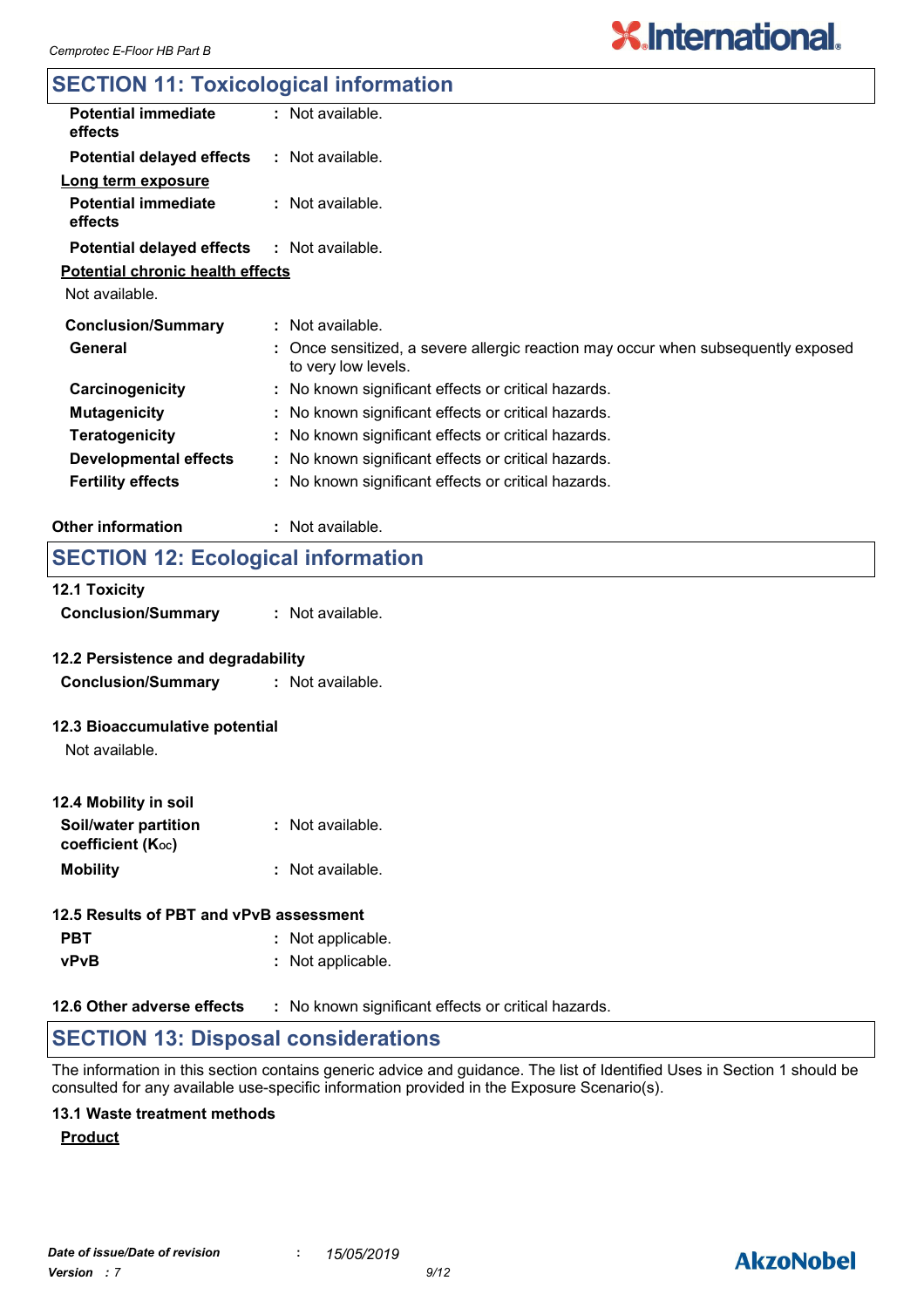|  | <b>SECTION 13: Disposal considerations</b> |
|--|--------------------------------------------|
|  |                                            |

| <b>Methods of disposal</b>     | : The generation of waste should be avoided or minimised wherever possible.<br>Disposal of this product, solutions and any by-products should at all times comply<br>with the requirements of environmental protection and waste disposal legislation<br>and any regional local authority requirements.<br>Dispose of surplus and non-recyclable products via a licensed waste disposal<br>contractor. Waste should not be disposed of untreated to the sewer unless fully<br>compliant with the requirements of all authorities with jurisdiction. |  |
|--------------------------------|-----------------------------------------------------------------------------------------------------------------------------------------------------------------------------------------------------------------------------------------------------------------------------------------------------------------------------------------------------------------------------------------------------------------------------------------------------------------------------------------------------------------------------------------------------|--|
| <b>Hazardous waste</b>         | : The classification of the product may meet the criteria for a hazardous waste.                                                                                                                                                                                                                                                                                                                                                                                                                                                                    |  |
| European waste catalogue (EWC) |                                                                                                                                                                                                                                                                                                                                                                                                                                                                                                                                                     |  |
| Code number                    | <b>Waste designation</b>                                                                                                                                                                                                                                                                                                                                                                                                                                                                                                                            |  |
| EWC 17 01 06*                  | mixtures of, or separate fractions of concrete, bricks, tiles and ceramics containing<br>hazardous substances                                                                                                                                                                                                                                                                                                                                                                                                                                       |  |
| <b>Dookoging</b>               |                                                                                                                                                                                                                                                                                                                                                                                                                                                                                                                                                     |  |

#### **Packaging**

| _______                    |                                                                                                                                                                                                                                                                                                                                              |
|----------------------------|----------------------------------------------------------------------------------------------------------------------------------------------------------------------------------------------------------------------------------------------------------------------------------------------------------------------------------------------|
| <b>Methods of disposal</b> | : Dispose of containers contaminated by the product in accordance with local or<br>national legal provisions. This material and its container must be disposed of as<br>hazardous waste. Dispose of via a licensed waste disposal contractor.                                                                                                |
| <b>Special precautions</b> | : This material and its container must be disposed of in a safe way. Care should be<br>taken when handling emptied containers that have not been cleaned or rinsed out.<br>Empty containers or liners may retain some product residues. Avoid dispersal of<br>spilt material and runoff and contact with soil, waterways, drains and sewers. |

## **SECTION 14: Transport information**

|                                                                | <b>ADR/RID</b>           | <b>IMDG</b>              | <b>IATA</b>    |  |
|----------------------------------------------------------------|--------------------------|--------------------------|----------------|--|
| 14.1 UN number                                                 | Not regulated.           | Not regulated.           | Not regulated. |  |
| 14.2 UN proper<br>shipping name                                | $\overline{\phantom{a}}$ | $\overline{\phantom{0}}$ |                |  |
| 14.3 Transport<br>$\overline{\phantom{0}}$<br>hazard class(es) |                          |                          |                |  |
| 14.4 Packing<br>group                                          | ۰                        |                          |                |  |
| 14.5<br>Environmental<br>hazards                               | No.                      | No.                      | No.            |  |
| <b>Additional</b><br>information                               | -                        |                          |                |  |

**IMDG Code Segregation group :** Not applicable.

**14.6 Special precautions for user Transport within user's premises:** always transport in closed containers that are **:** upright and secure. Ensure that persons transporting the product know what to do in the event of an accident or spillage.

**14.7 Transport in bulk according to Annex II of Marpol and the IBC Code :** Not available.

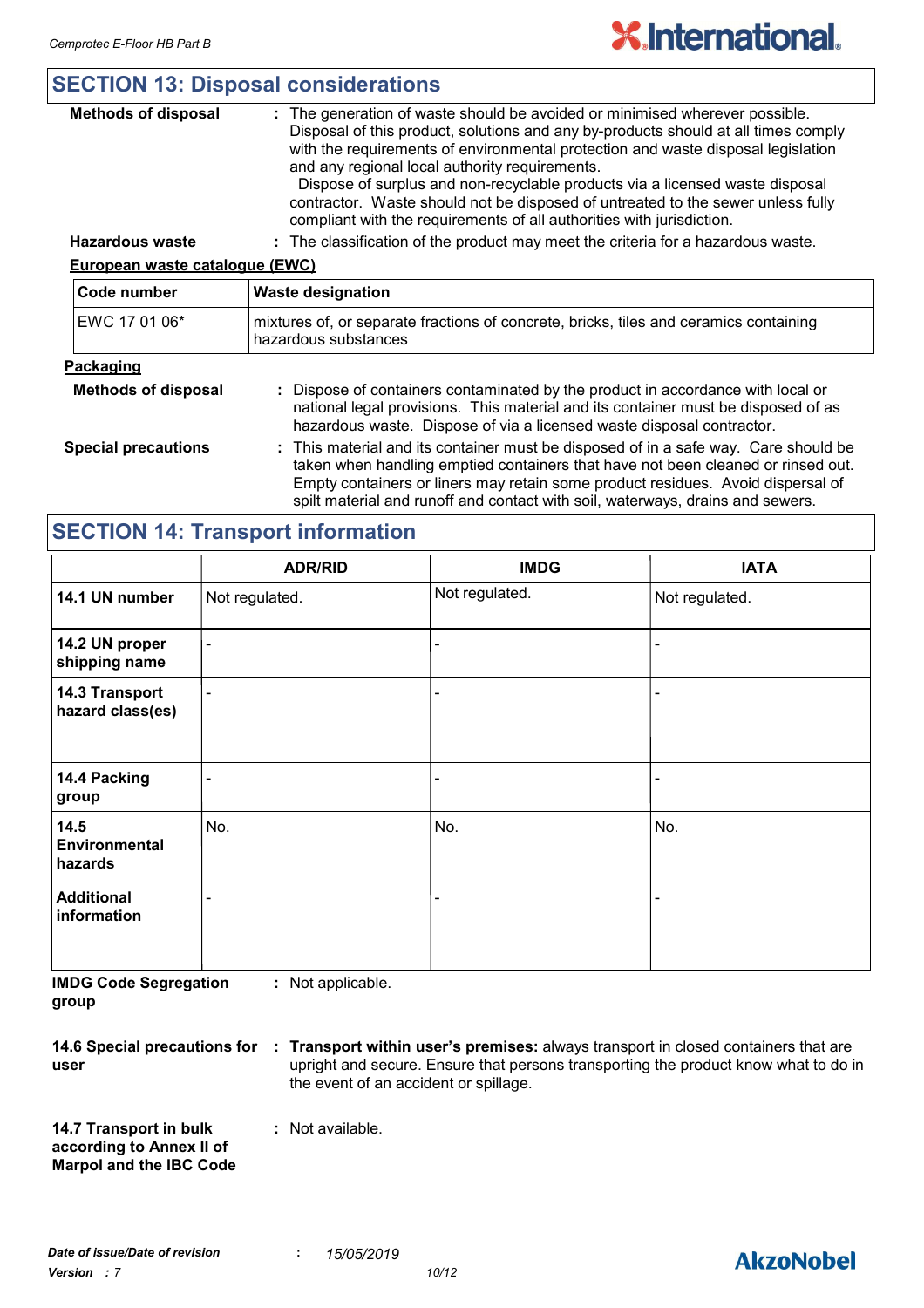## **SECTION 15: Regulatory information**

|                                                                                                                                                                     | 15.1 Safety, health and environmental regulations/legislation specific for the substance or mixture      |
|---------------------------------------------------------------------------------------------------------------------------------------------------------------------|----------------------------------------------------------------------------------------------------------|
| EU Regulation (EC) No. 1907/2006 (REACH)                                                                                                                            |                                                                                                          |
|                                                                                                                                                                     | <b>Annex XIV - List of substances subject to authorisation</b>                                           |
| <b>Annex XIV</b>                                                                                                                                                    |                                                                                                          |
| <b>Substances of very high concern</b>                                                                                                                              |                                                                                                          |
| None of the components are listed.                                                                                                                                  |                                                                                                          |
| Annex XVII - Restrictions : Not applicable.<br>on the manufacture,<br>placing on the market<br>and use of certain<br>dangerous substances,<br>mixtures and articles |                                                                                                          |
| <b>Other EU regulations</b>                                                                                                                                         |                                                                                                          |
| <b>Europe inventory</b>                                                                                                                                             | : Not determined.                                                                                        |
| Special packaging requirements                                                                                                                                      |                                                                                                          |
| <b>Containers to be fitted</b><br>with child-resistant<br>fastenings                                                                                                | : Not applicable.                                                                                        |
| Tactile warning of danger : Not applicable.                                                                                                                         |                                                                                                          |
| Ozone depleting substances (1005/2009/EU)<br>Not listed.                                                                                                            |                                                                                                          |
| Prior Informed Consent (PIC) (649/2012/EU)<br>Not listed.                                                                                                           |                                                                                                          |
| <b>National requlations</b><br><b>References</b>                                                                                                                    | : Conforms to Regulation (EC) No. 1907/2006 (REACH), Annex II and Regulation<br>(EC) No. 1272/2008 (CLP) |
| <b>15.2 Chemical safety</b><br>assessment                                                                                                                           | : No Chemical Safety Assessment has been carried out.                                                    |
| <b>SECTION 16: Other information</b>                                                                                                                                |                                                                                                          |

 $\nabla$  Indicates information that has changed from previously issued version.

| <b>Abbreviations and</b><br>acronyms | $:$ ATE = Acute Toxicity Estimate<br>CLP = Classification, Labelling and Packaging Regulation [Regulation (EC) No.<br>1272/2008] |
|--------------------------------------|----------------------------------------------------------------------------------------------------------------------------------|
|                                      | DMEL = Derived Minimal Effect Level                                                                                              |
|                                      | DNEL = Derived No Effect Level                                                                                                   |
|                                      | EUH statement = CLP-specific Hazard statement                                                                                    |
|                                      | PBT = Persistent, Bioaccumulative and Toxic                                                                                      |
|                                      | PNEC = Predicted No Effect Concentration                                                                                         |
|                                      | <b>RRN = REACH Registration Number</b>                                                                                           |
|                                      | vPvB = Very Persistent and Very Bioaccumulative                                                                                  |

#### **Procedure used to derive the classification according to Regulation (EC) No. 1272/2008 [CLP/GHS]**

| <b>Classification</b>                                                                                        |  | <b>Justification</b>                                                                                                               |
|--------------------------------------------------------------------------------------------------------------|--|------------------------------------------------------------------------------------------------------------------------------------|
| Skin Irrit. 2, H315<br>Eye Dam. 1, H318<br><b>Skin Sens. 1, H317</b>                                         |  | ICalculation method<br>Calculation method<br><b>Calculation method</b>                                                             |
| Full text of abbreviated H<br>H <sub>315</sub><br>statements<br>H <sub>317</sub><br>H318<br>H <sub>335</sub> |  | Causes skin irritation.<br>May cause an allergic skin reaction.<br>Causes serious eye damage.<br>May cause respiratory irritation. |

## **AkzoNobel**